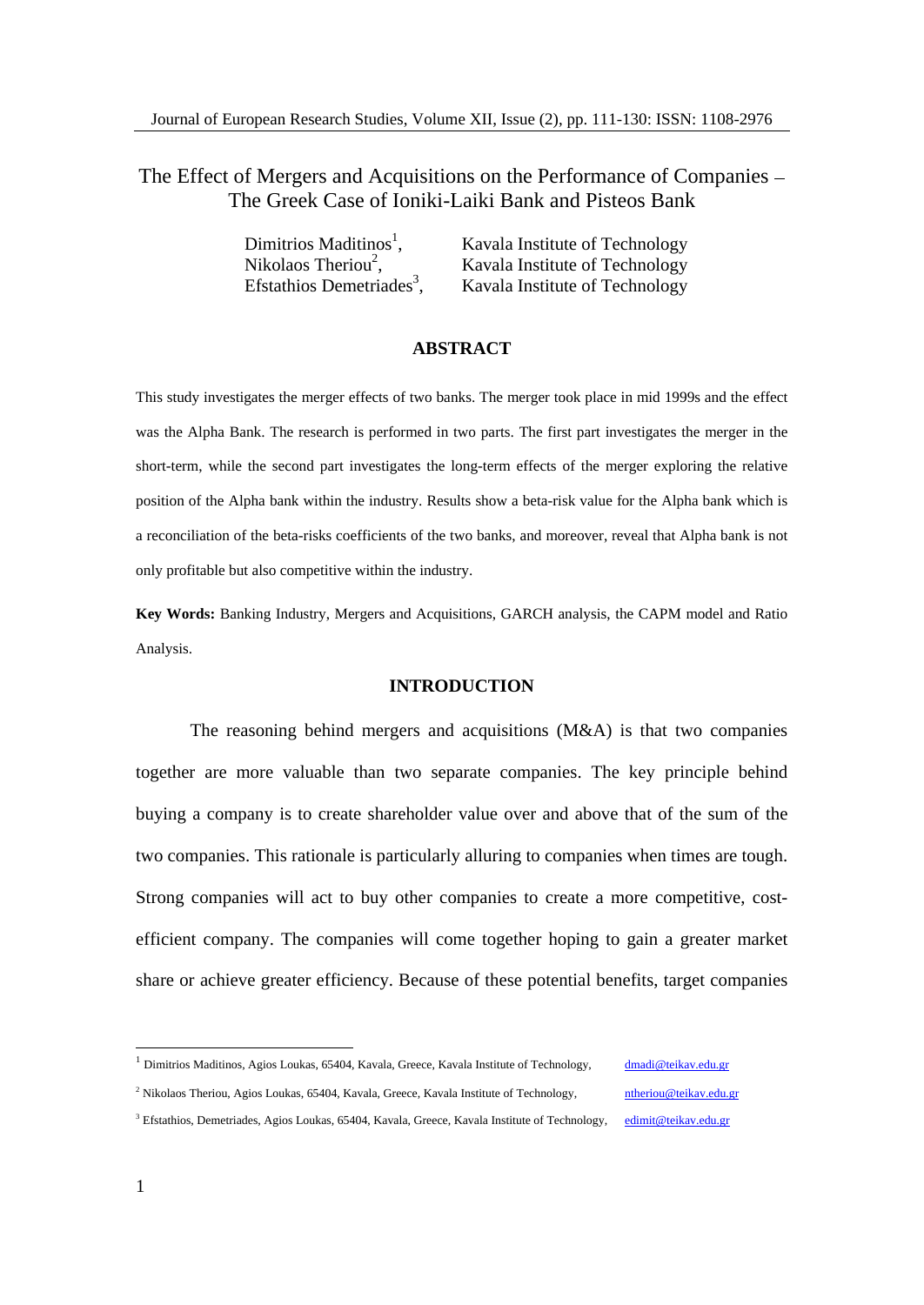will often agree to be purchased when they know they cannot survive alone (Brigham, 1986; Cybo-Ottone and Murgia, 2000; Brealey and Myers, 2003).

The advantages stemming from M&As have been evaluated in terms of the ability to exploit scale and scope economies, gain market control, economize transaction costs, diversify risks, and provide access to existing know-how. Nonetheless, empirical evidence on M&As has also suggested that M&As might fail because of over-optimistic expectations of benefits and underestimation of post-integration difficulties like lack of market or technology relatedness, business culture clashes, etc. (Šević, 1999). The two main approaches to tackle this issue empirically are stock price studies and strategic management studies.

Most of the empirical literature on merger outcomes is based on stock price studies. These studies rely on widely available information on stock prices and apply event study methodology (i.e., to single out the effect of the announcement of M&As on stock price performance by focusing on abnormal returns). A major drawback of this approach lays in the fact that stock price movements rely on the anticipation of investors as to the benefits and costs of M&As rather than on actual value creation (Vander Vennet, 1996; Capron, 1999; Cybo-Ottone and Murgia, 2000; Beitel and Schiereck, 2001; Lepetit, Patry and Rous, 2004).

Conversely, studies of corporate performance are less common because of the difficulty in collecting data and constructing valid proxies for performance. An additional problem lies in the difficulty of controlling other determinants when singling out the effect of M&As on firm performance. Despite these limitations, the issues considered by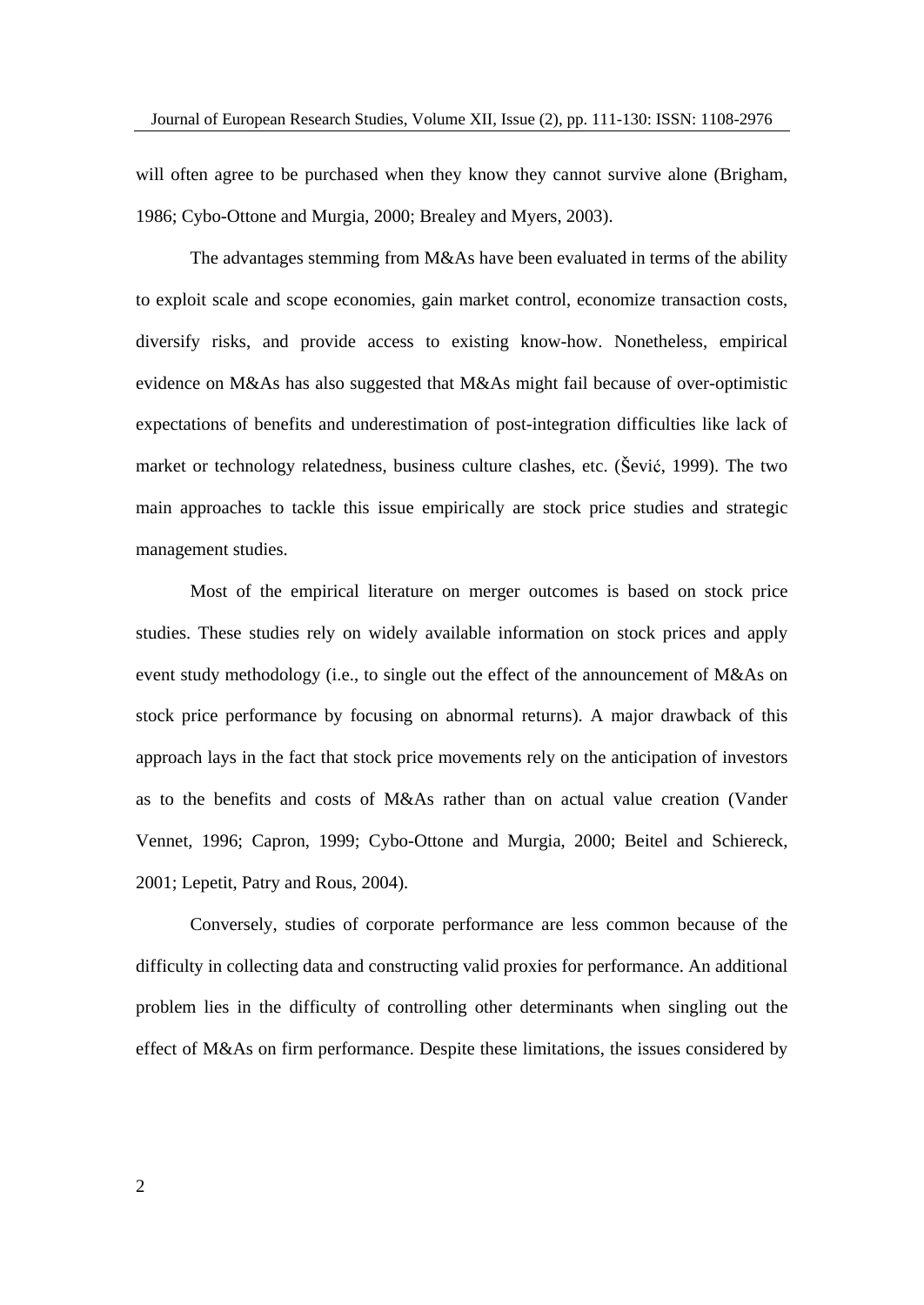these approaches are pre-merger profitability, post-merger performance, and who benefits most (the acquirer or the target company?) (Seth, 1990).

Pre-merger profitability stream of research focuses on the study of ex ante corporate performance in order to identify potential acquirers and targets. Mueller (1980) in his summary of the results on company performance studies concludes that there is a negative correlation between performance and the probability of being taken over, although the difference in performance is small and often non significant. The acquirer is typically large, and has higher growth and higher debt levels. Therefore, the weaker the performance of a company, the more likely it is to become a target. Stock price studies reach the same conclusions. This might suggest that the market for corporate control is functioning properly with more efficient companies taking over less efficient ones.

The empirical studies looking at post-merger profitability have mainly used data on stock market returns to assess acquisition performance. In doing so, they focus on market expectations of future cash flow growth in order to capture anticipated outcomes. Nonetheless, these empirical investigations (belonging to the finance literature) have often produced quite diverse results on the conglomerate post-merger performance. The main problem is due to the type of data employed (stock market values) as increases in shareholder value after consolidation may be too limited to confirm efficiency gains. Other empirical studies investigate post-merger performance by examining profit data by line of business (Ravenscraft and Scherer, 1987). However, typically no improvement is detected on average after acquisition.

Finally, the phenomenon has been further explored by using accounting data, but no convergent results have been attained. The lack of convergence in the results has been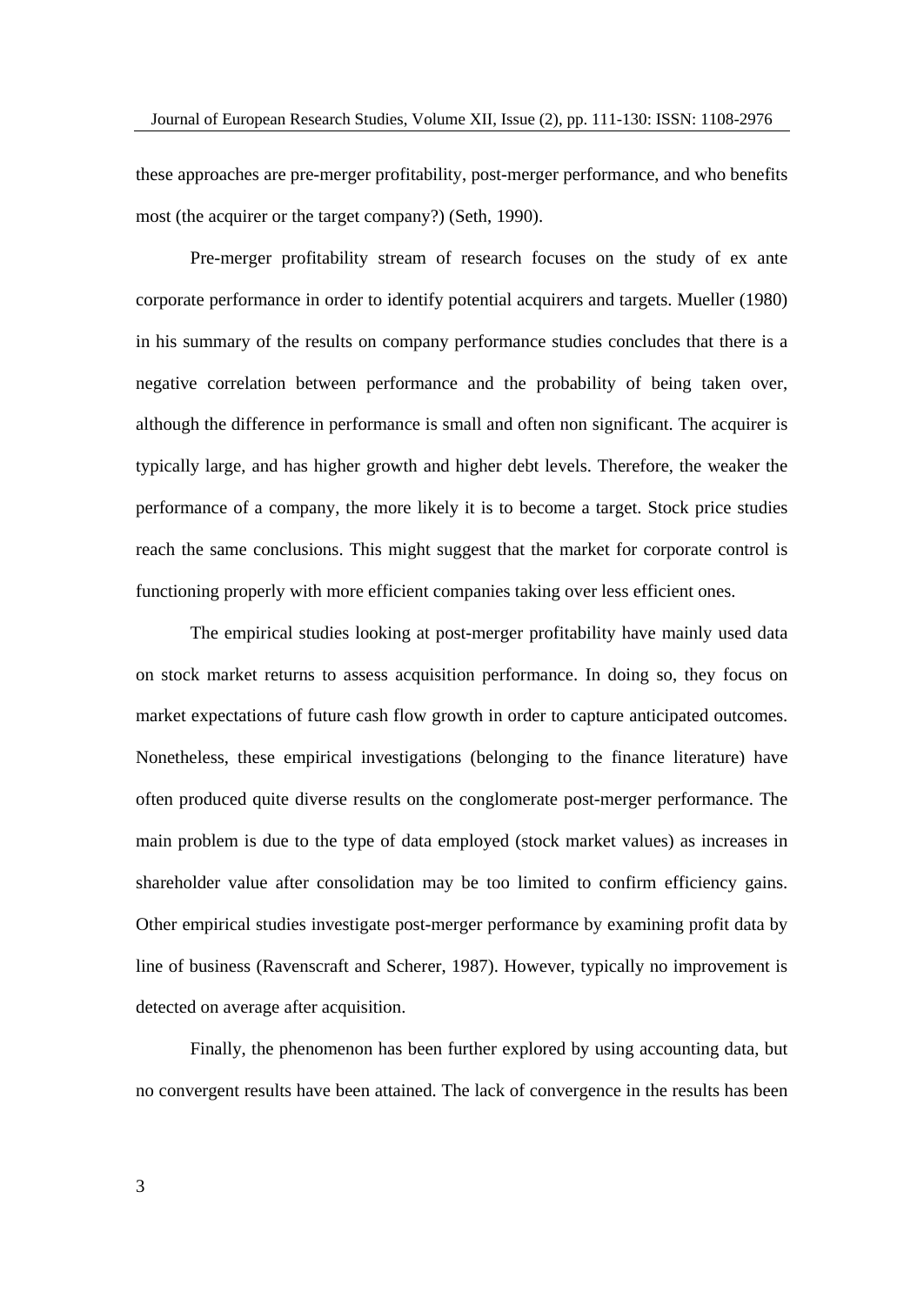attributed to a lack of consistency in methodology, time frame, merger type, country, and sample size used. In this respect, a step forward has been taken by Mueller (1980) who examines acquisition performance in seven countries during the same period and using the same indicators. Nonetheless, Mueller's effort has not established a consistent pattern either. No consistent improvement or deterioration in the profitability of merging firms in the first three to five years following a merger could be detected.

Empirical research has also attempted to disentangle the performance of acquirer and target companies in order to partition the gains from M&As. This issue has been mainly analysed in the corporate finance literature, using event studies. The evidence gathered from this literature consistently favors acquired firms as the gains of the acquirer are often found to be non-significant (Agrawal *et al.* 1992; Hayward and Hambrick, 1997). This implies that acquiring firms often pay large amounts for target firms gaining little or nothing from the announcement of an acquisition. Two main issues arise in this context. First of all, it has been investigated whether the difference in behaviors between the average target and the average acquirer shareholder allows bidding firms to sustain their bids. The results show that there is a great variation in the acquirers' performance following acquisitions, which suggests that this variation may be more important than the average (mean) performance, and appeal to a more risk-taking category of shareholders. Second, as part of the investigation of the partitioning of benefits between a target and an acquirer, questions related to anti-takeover provisions have arisen. In this respect, it has been shown that management tactics to prevent takeovers reduce the probability of a takeover, but raise the acquisition price if the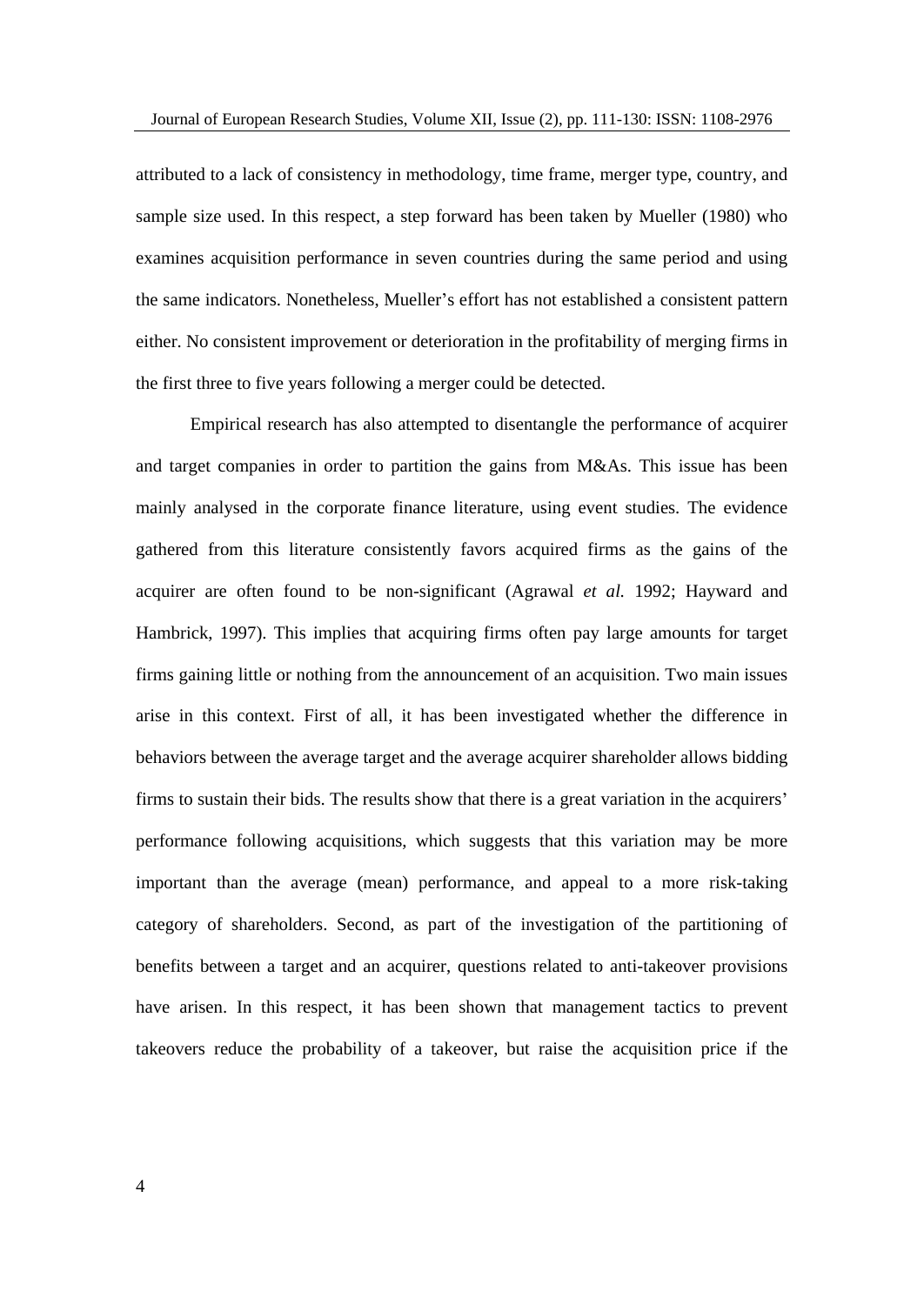takeover goes through. Therefore, if these tactics favor shareholders of target firms, they damage shareholders of acquiring firms.

Moreover, recent changes in regulatory frameworks (the IFRS, Basel II, and the Financial Conglomerates Directive) could also stimulate moves towards bigger entities. Other, more traditional arguments are, first, defensive reasons, which motivate other banks to look for cross-border M&A opportunities, or risk falling behind in international league tables. Second, cross-border mergers have the potential to reduce bank risk and may therefore be seen as a sound policy of geographic diversification and creation of synergies. Third, in local banking sectors that are already highly concentrated, international M&As seem the only possible way forward for growth.

### **LITERATURE REVIEW**

Vander Vennet (1996) used a sample of 422 domestic and 70 cross border acquisitions of European Community (EC) credit institutions that occurred over the period 1988-1993 to examine the performance effects of M&As. The results of the study can be summarised as follows: (a) domestic mergers among equal-sized partners significantly increased the performance of the merged banks, (b) improvement of cost efficiency was also found in cross-border acquisitions, (c) domestic takeovers were found to be influenced predominantly by defensive and managerial motives such as size maximisation.

Cybo-Ottone and Murgia (2000) also employed an event study methodology to examine a sample of 54 very large deals, covering 13 European banking markets of the EU plus the Swiss market. They found a positive and significant in value for the average merger at the time of the deal's announcement. However, the results were mainly driven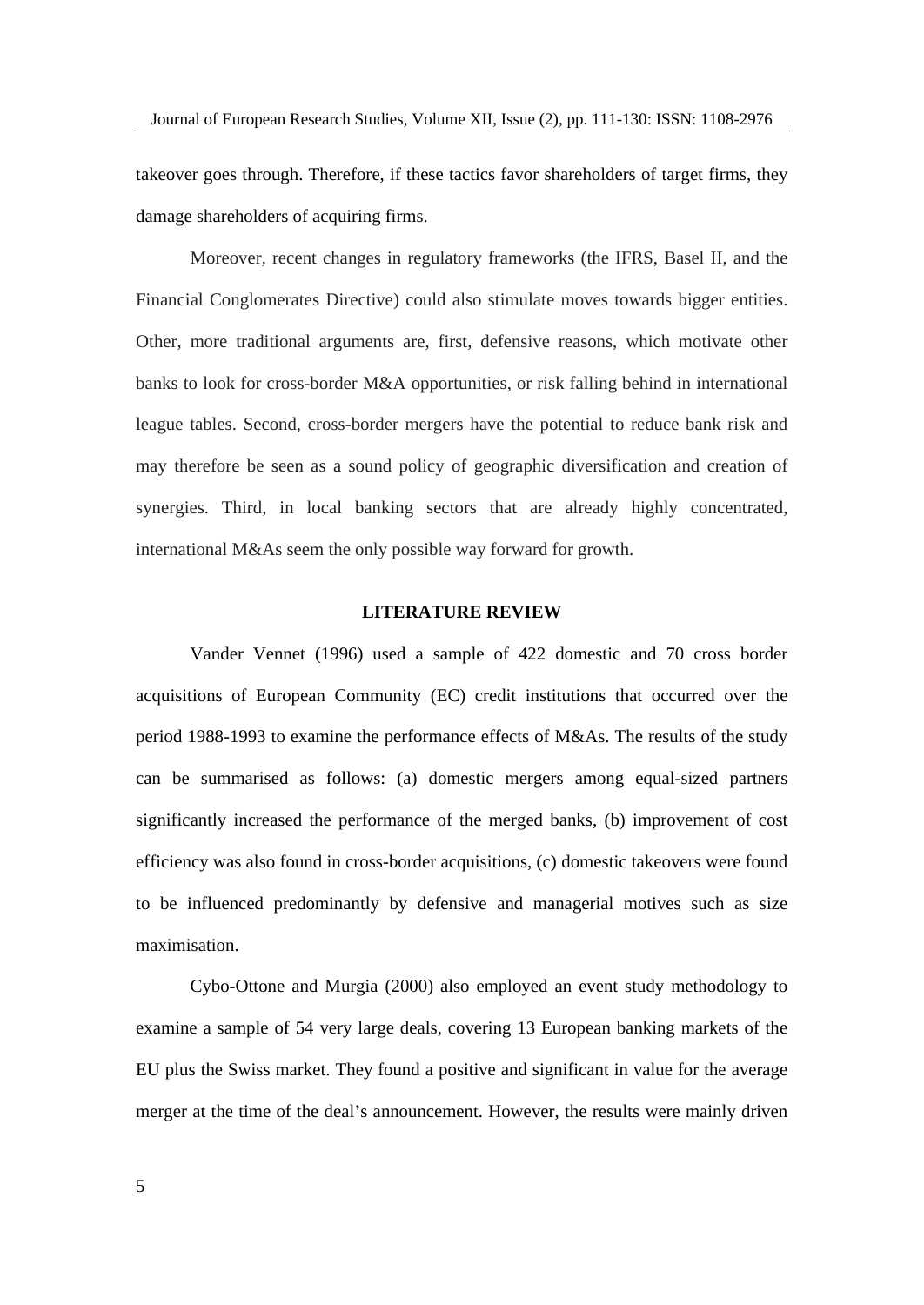by the significant positive abnormal returns associated with the announcement of domestic deals between two banks and by product diversification of banks into insurance.

Huizinga *et al.* (2001) examined the performance effects of European banks M&As using a sample of 52 bank mergers over the period 1994-1998. Revealed results provided evidence of substantial unexploited scale economies and large X-inefficiencies in European banking. Comparing merging Banks exhibited a lower degree of profit efficiency than average, while small merging banks exhibited a higher level of profit efficiency than their peer group. The dynamic merger analysis indicated that the cost efficiency of merging banks was positively affected by the merger, while the relative degree of profit efficiency improved only marginally. Finally, they found that deposit rates tended to increase following a merger, suggesting that the merging bankswere unable to exercise greater market power.

Beitel and Schiereck (2001) examined the value implications of 98 large M&As of publicly traded European banks that occurred between 1985 and 2000. They found that for the entire sample the shareholders of targets earned significant positive cumulated abnormal returns in all intervals studied, while the shareholders of the bidding banks did not earn significant cumulated abnormal returns. From a combined view of the target and the bidder, European bank M&As were found to significantly create value on a net basis.

The study of Beitel, Schiereck and Wahrengoug (2002) builds on and extends the study of Beitel and Schiereck (2001) by examining the same data set but with a different objective. They analysed the impact of 13 factors that include relative size, profitability, stock efficiency, market-to-book ratio, prior target stock performance, stock correlation, M&A-experience of bidders and the method of payment on M&A-success of European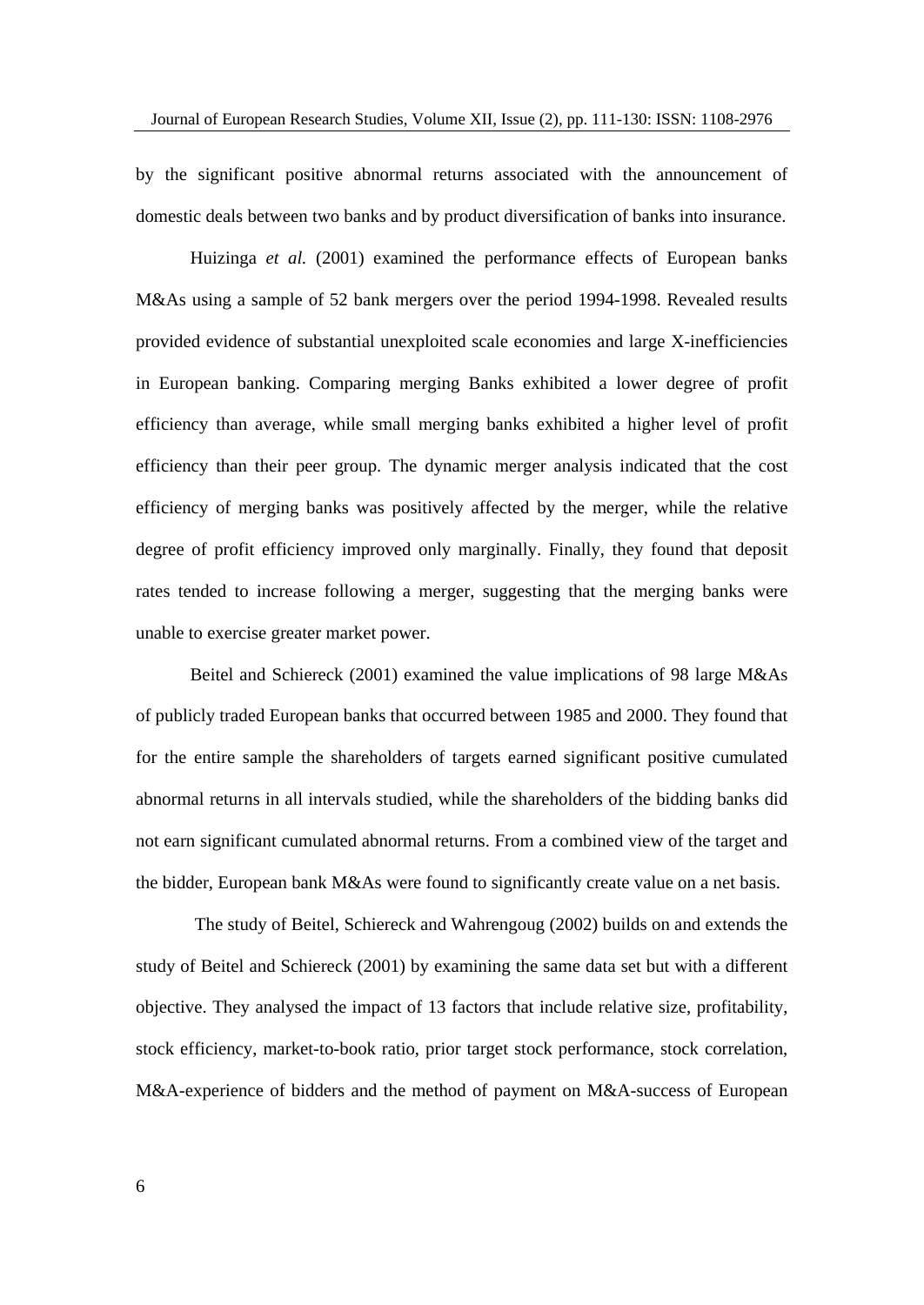bank mergers and acquisitions, in an attempt to identify those factors that lead to abnormal returns to target shareholders, bidders shareholders, and the combined entity of the bidder and the target around the announcement date of M&A. Results showed that many of these factors have significant explanatory power, leading the authors to the conclusion that the stock market reaction to M&A-announcements can be at least partly forecasted.

Diaz, Olalla and Azofra (2004) examined the bank performance derived from both the acquisition of another bank and acquisition of non-banking financial entities in the European Union. The sample consisted of 1,629 banks, where 181 acquisitions were noted over the period 1993-2000. They found that the acquirer obtains some efficiency gain in bank mergers. They also found some evidence on the impact of takeover on the acquirer when acquiring non-bank firms and when the sample was split by type of acquirer (i.e. commercial banks, savings banks, cooperative banks). In particular their results revealed that the acquisition of financial entities by European banks can increase their profitability. However, a lag of at least two years between the acquisition and the increase in performance was observed. The acquisition of other banks had an effect on acquirers' ROA as was revealed by the increase in the long-term profitability.

Lepetit, Patry and Rous (2004) examined stock market reactions in terms of changes in expected returns to bank M&As that were announced between 1991 and 2001 in 13 European countries, by distinguishing between different types of M&As. To overcome some of the limitations of previous event studies they employed a bivariate GARCH methodology that allows for some beta movements. The results showed that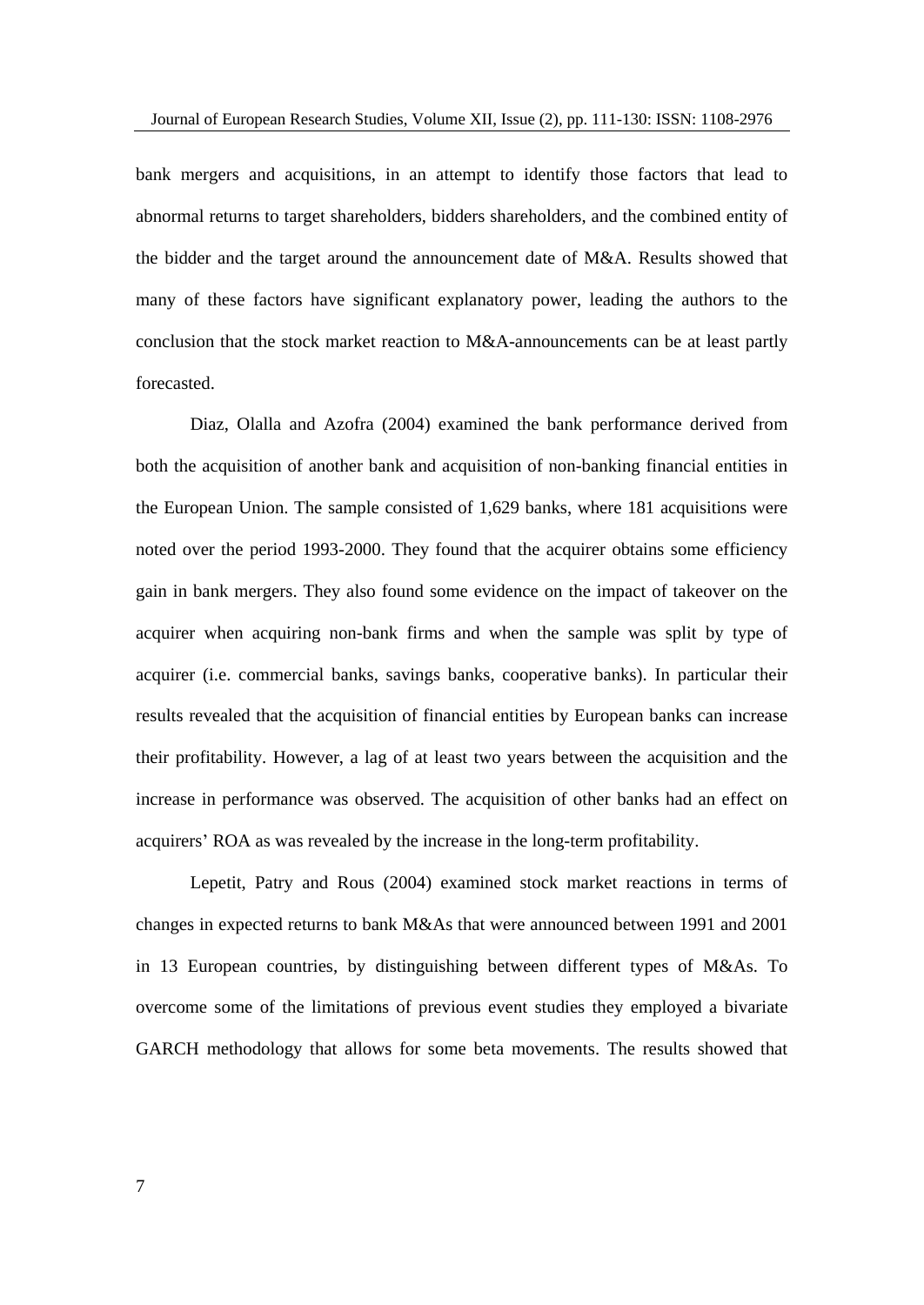there was, on average, a positive and significant increase in value of target banks, as well as, that the market distinguishes among the different types of M&As.

Dunis and Klein (2005) considered an acquisition as an option of potential benefits. Hence, assuming semi-efficient capital markets, the market capitalisation reflects the market participant's view on the value of those benefits once the merger is announced. In this case, the share price, equivalent to the option, is the cumulated market value of both companies without the merger. They applied the real option pricing theory model to a sample of 15 European bank mergers announced between 1995 and 2000 to examine if these were possibly overpaid. The results showed that the option premium exceeded the actual takeover premium suggesting that, those acquisitions were not on average overpaid.

In Greece the banking and financial sectors have been liberalised considerably since 1987, primarily because of directives from the EU, and are now basically free of state control. The Greek banking system consists of a central bank (The Bank of Greece), 41 commercial banks, 3 investment banks, 1 specialised bank, 7 local cooperative banks, the post office savings bank and the Consignments and Loans Bank. Twenty-three of the commercial banks are foreign, including five American banks. Of the Greek commercial banks, the largest is the National Bank of Greece, which accounts for about one-third of the country's banking business [\(http://www.tradeport.org/](http://www.tradeport.org/)). However, still a few of statecontrolled banks as the National Bank of Greece and some specialised financial institutions together control about 71 per cent of deposits and 68 per cent of loans. Foreign-owned banks (including other EU-based banks) control about 9 per cent of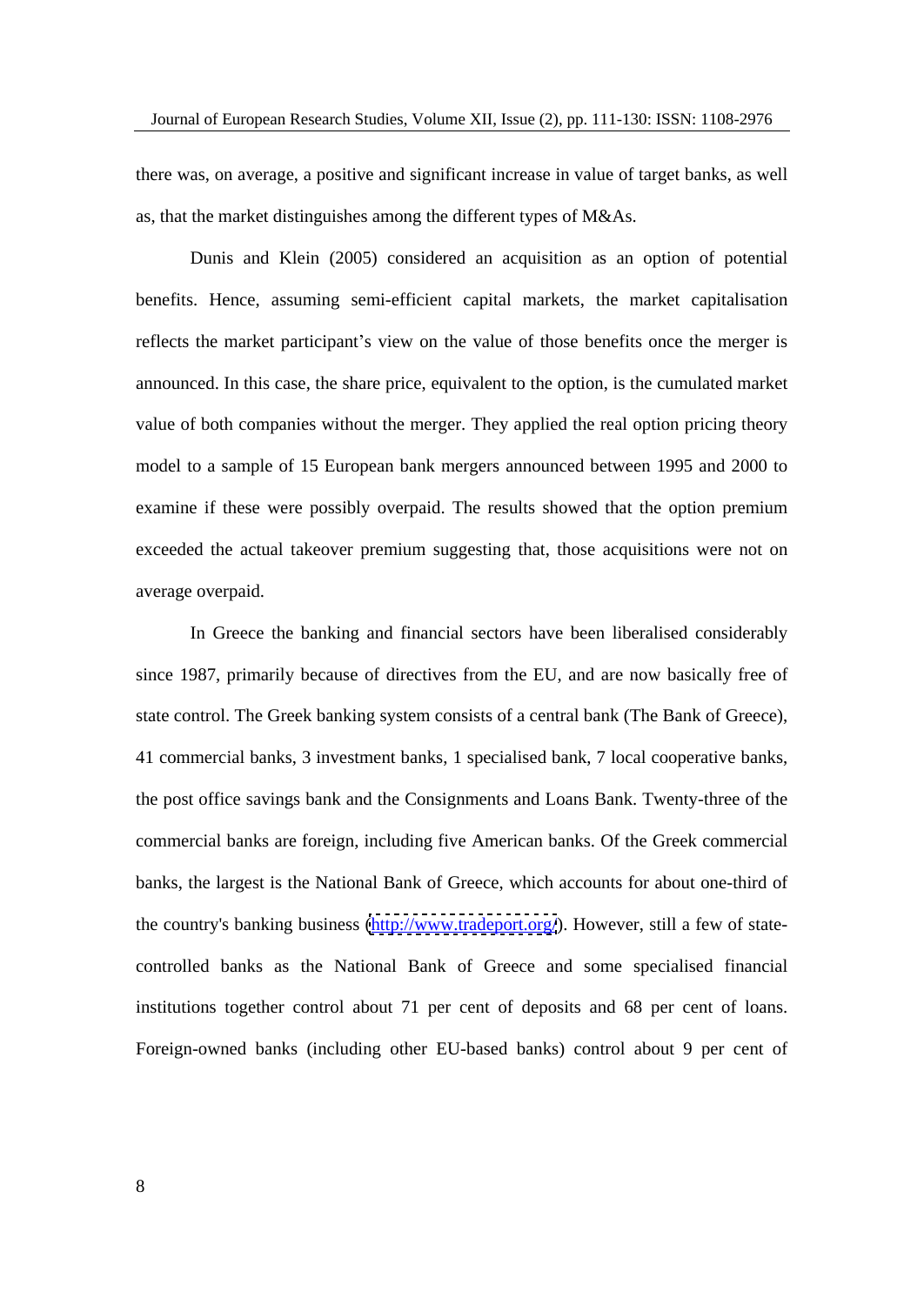deposits and 12 per cent of loans. Greek-owned private banks retain control of the remaining 20 percent of deposits and 20 percent of loans [\(http://www.tradeport.org/](http://www.tradeport.org/)).<br>Greece's integration in EU Economic and Monetary Union has made timely the

question of a radical reorganisation of the banking sector. All sides recognised the need for such reorganisation, but disagreed on the direction, type and content of the necessary reforms. However, many changes have been recorded since then in the banking sector. Table 1 shows the most important mergers and acquisitions taking place in the recent years.

### **METHODOLOGY**

### **Introduction**

The Beta Risk Coefficient evaluation is a very important factor when dealing with stocks, which should be taken into consideration by the inventor for the following reason: (a) the profitability of a stock goes together with the risk, (b) to expect high returns, one has to reckon with a high degree of risk, and (c) high-risk stocks are the only ones promising high returns. For this purpose, various methods have been developed, some of them being of heuristic nature (technical analysis, evaluation of external information, study of the balance-sheet of the company involved etc.), other being of probabilistic and/or of statistical nature. Between the latter we can mention the most popular ones, namely the *market index model* (or simply the *market model*) due to Sharpe (1963), which postulates a linear relationship between the return on a stock and the return on the market, and can be used to decompose total risk into diversifiable and non-diversifiable risk-components, and the *capital asset pricing model* (CAPM), which is rather a model of assets pricing, developed by Sharpe (1963) and Lintner (1965). In this study we firstly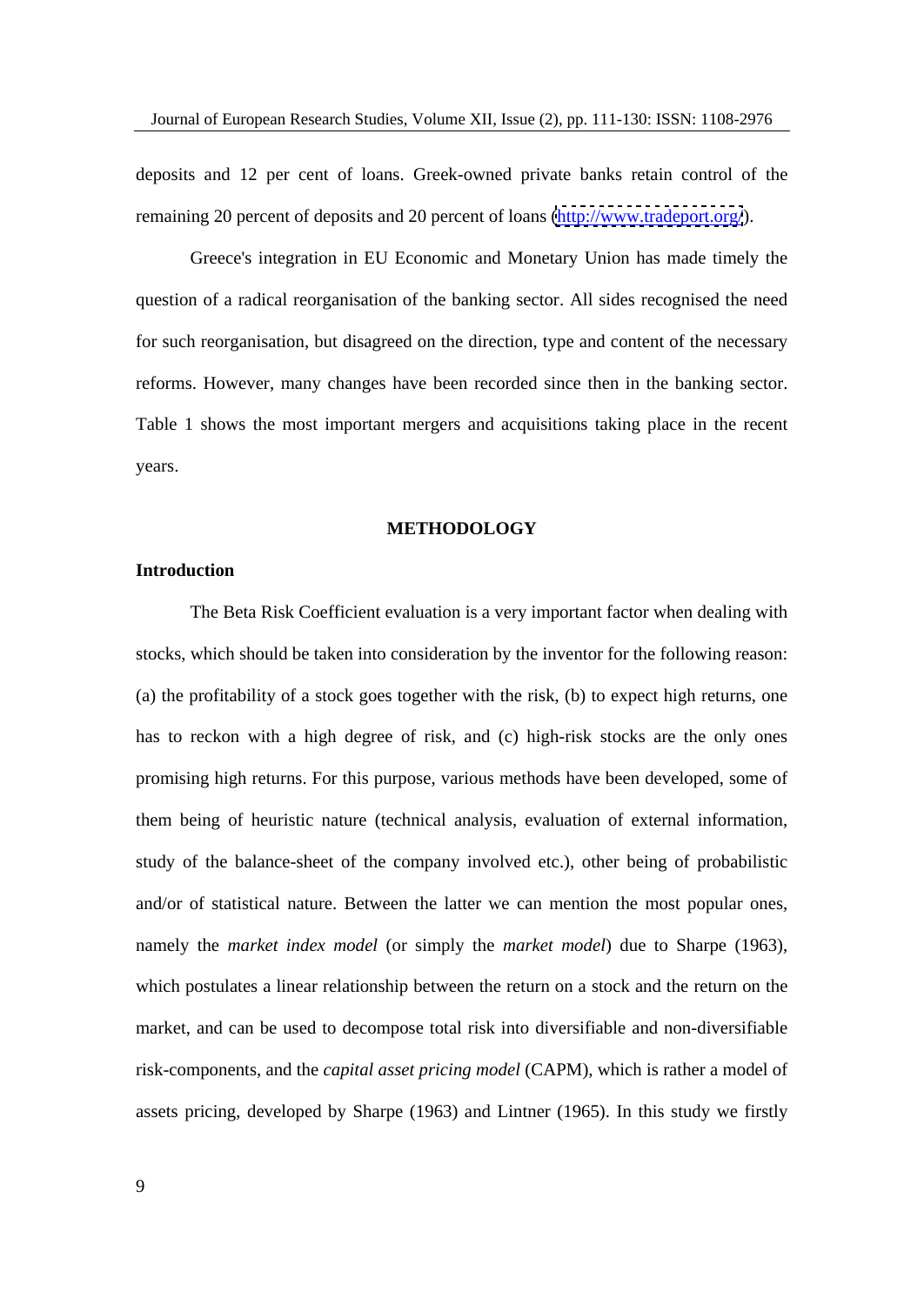apply the market index model, following the methodology of Brailsford, Faffand Oliver (1997), and the CAPM model.

Since the data (stock prices) under investigation are in the form of time series it is necessary to make some comments on some singularities of the financial time series and to identify some factors which require special attention before we can proceed to application of regression techniques to the capital asset pricing model. They pertain to the existence of regular and irregular cyclic fluctuations, to the existence of trend in the time series, the choice of the proper model to describe/forecast, the reliability of the obtained results, and finally to investigate ways of bypassing the problems- without shocking the common sense. Behind these problems is hiding the fact that in the most of cases the treated time series are not stationary. A time series is called stationary if its time mean is constant and if its autocovariance (autocorrelation) function depends only on the time difference between two sections of the time series (hence, its variance is also constant). More simply, a stationary time series not only exhibits no trend by it is also self-similar in any time period during its course.

The first step to any time series analysis is the graphical presentation of the data for visual insight. However, the trend or non-trend stationarity nature of the data has to be verified by investigating the autocorrelation function of the series. For this, we employ the ARCH (Autoregressive Conditionally Heteroscedastic) model and the GARCH (Generalised Autoregressive Conditionally Heteroscedastic) model, which are primarily concerned with modelling changes in variance (or volatility). This family of models finds its optimal field of application in the analysis of regression and autoregression models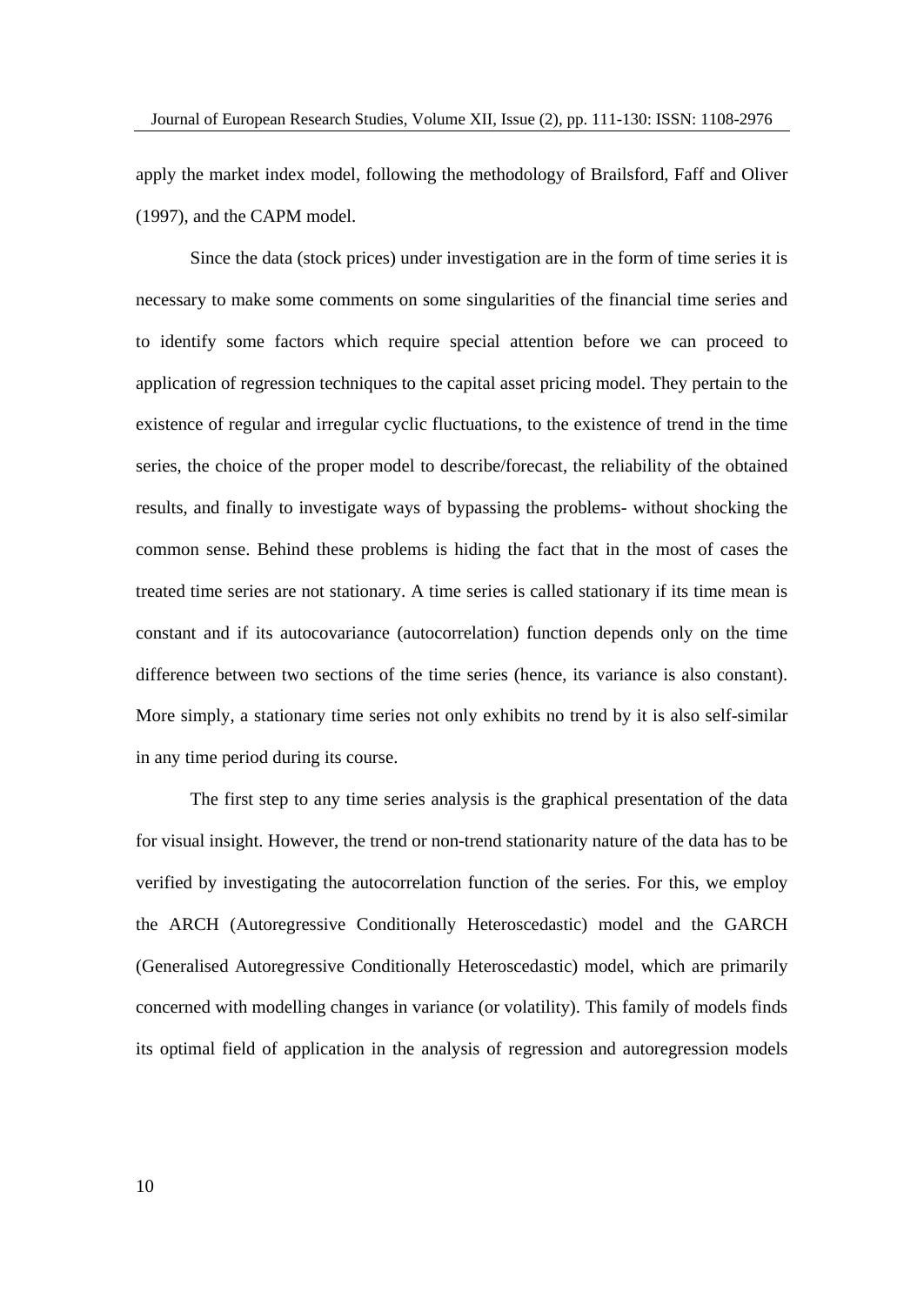with residuals, the variance of which is a function of the values of their previous residuals (Johnson and DiNardo, 1997).

The ARCH<sub>(p)</sub> effect is tested by Null Hypothesis ( $H_0$ ) that the coefficients  $\alpha_1$ ,  $\alpha_p$ ...  $a_p$  of the squares of the *p* previous error terms are all equal to zero. The GARCH<sub>(p,q)</sub> effect is detected by testing the Null Hypothesis ( $H_0$ ) that the coefficients  $\alpha_0$ ,  $\alpha_1$ ,  $\alpha_p$ ,  $\alpha_p$ of the squares of the *p* previous error terms and the coefficients  $b_1$ ,  $b_q$ ,  $b_q$  of the *q* last squares of variances of the  $q$  previous residuals are all equal to zero. Rejection of the  $(H_0)$ results to the 'acceptance' (non rejection) of heteroscedasticity in the residuals variance of the regression or autoregressive model.

The analysis of the time-series and the regression analysis are seeking to estimate the deviations of each share movement from that of the all-stock index, and hence, to evaluate the risk hiding in each share. Therefore we need to obtain stationary time-series which can then be used in a CAPM model. For this purpose, we investigate: (a) the autocorrelation function of the time-series, (b) the Unit root test, and (c) the GARCH effect test.

### **The data**

The data consists of 122 daily closing prices for the stocks of IONIKI-LAIKI and PISTEOS banks (the merged banks) covering the period 4-1-99 through 30-6-99 (the period of publicity and negotiations before the official declaration of the merger) and 128 daily closing prices for the stock of the ALPHA bank, which resulted from the merger, covering the period 1-7-99 through 31-12-99. The all-stock index covers the period 4-1- 99 through 31-12-99 (250 observations). All measurements are simultaneous so that the calculations are comparable.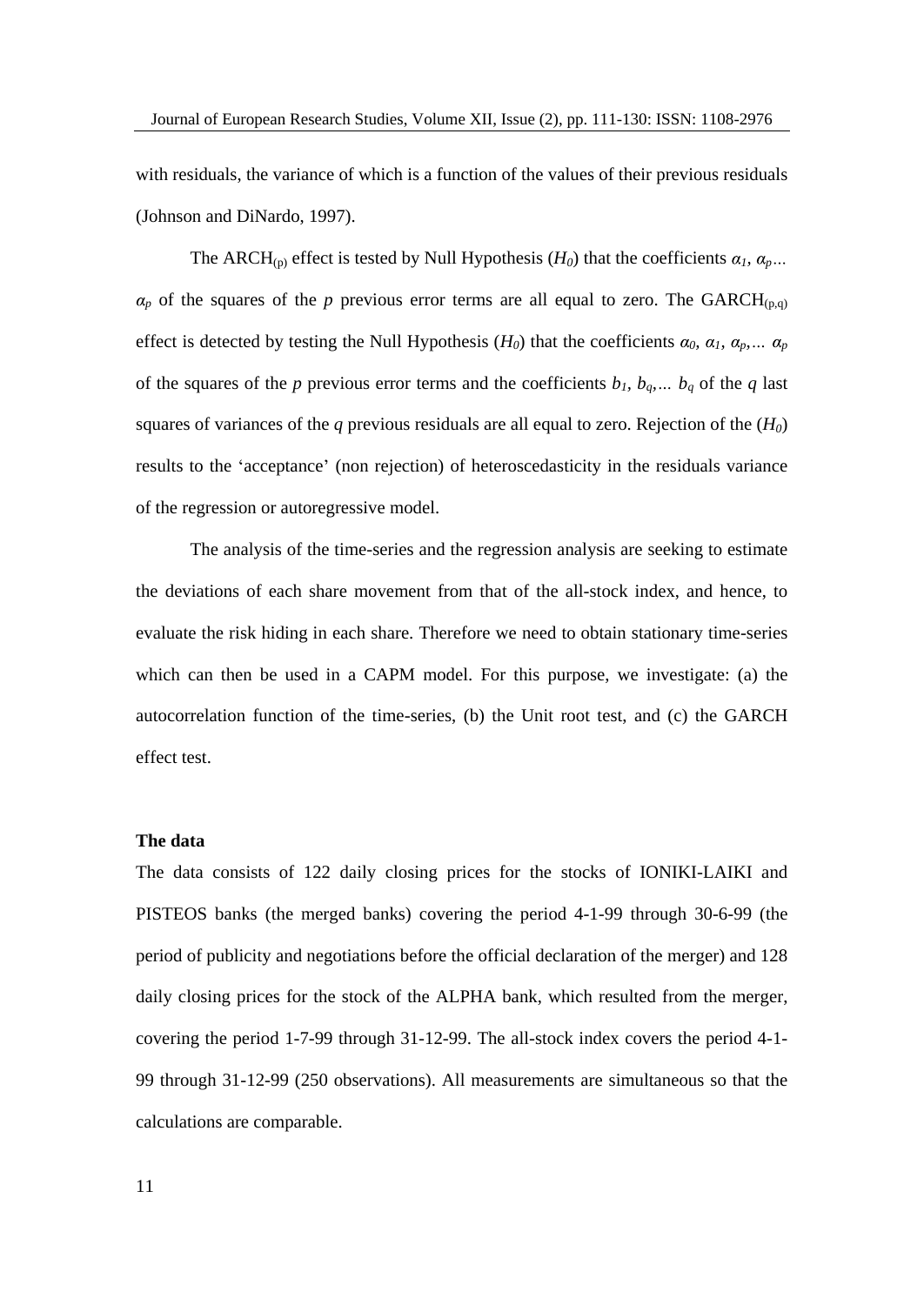The use of longer time series was avoided for the following reasons:

Long time series of economic data, and especially financial data, are not stable, in the sense that the structure underlying the data changes and the results obtained from the application of any reasonable statistical method are, in the most of the cases, meaningless. Technically speaking, the obtained long time series are not stationary.

The time span used covers almost the whole year, so the prices of the shares can be reasonably considered to reflect their yearly course. The series cover part of the summer, the autumn and part of the winter. The use of daily prices include all of the week (working) days, so they can be considered as unbiased, in respect to the probable week's day effect. Finally, 122 and 128 observations for the banks' stocks and 250 observations for the all-stock index are pretty enough for the application of the capital asset pricing model.

#### **List of stocks, symbols and descriptions**

The symbols used for this study and their descriptions are as follows:

- IL: daily closing stock prices of Ioniki-Laiki bank
- P: daily closing stock prices of Pisteos bank
- A: daily closing stock prices of Alpha bank
- G: daily closing prices of the all-stock Index
- $IL_t$ : closing price of stock IL in day t
- $P_t$ : closing price of stock P in day t
- $A_t$ : closing price of stock A in day t
- $G_t$ : closing price of the all-stock Index in day t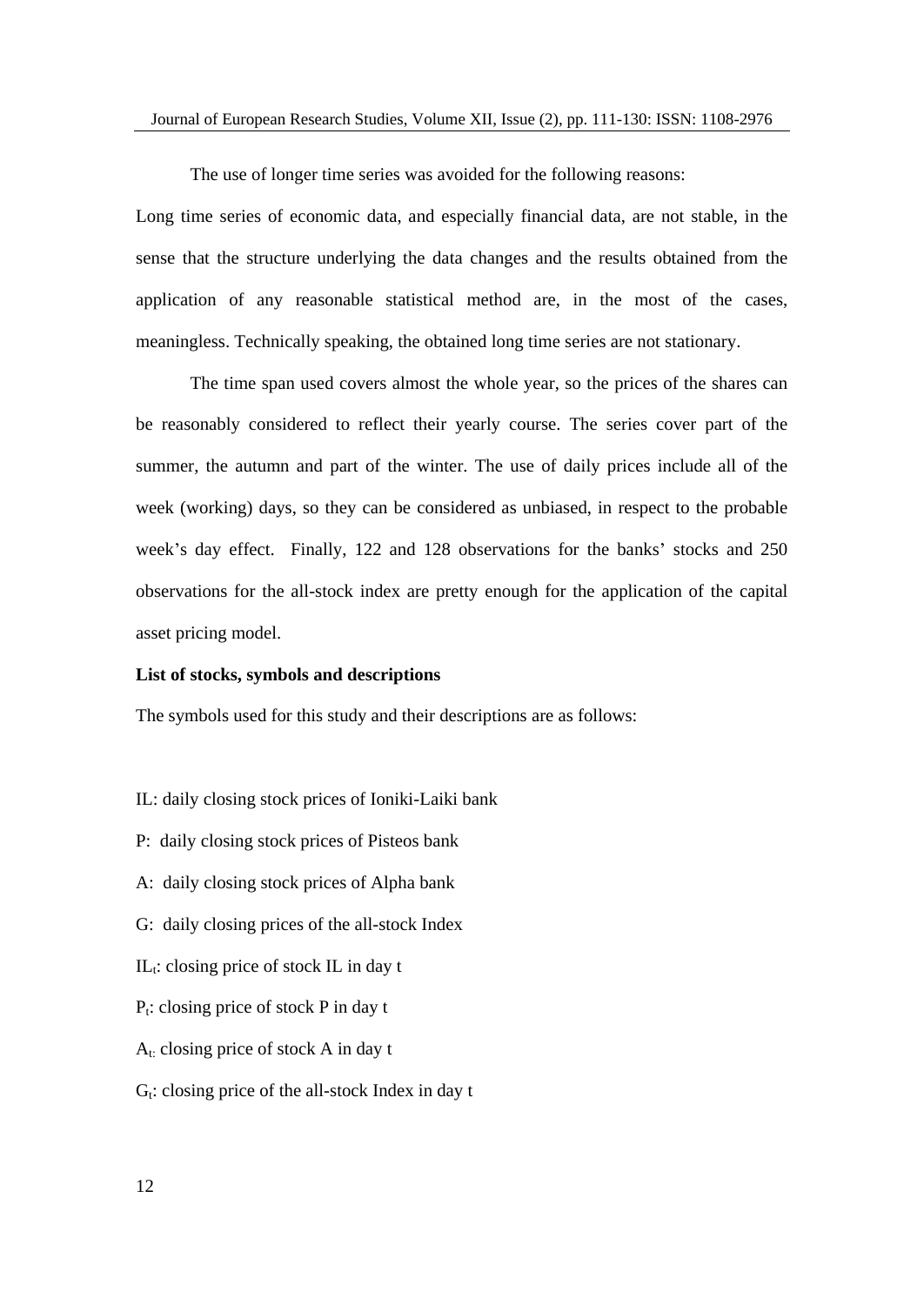While the operators and the parameters are presented below:

### **Operators and parameters**

For operators and parameters the following symbols are used, unless otherwise denoted

 $X(-1)$ : value of variable X in the period t-1

 $DX$ : first difference of variable  $X$ 

DDX : second difference of variable X, i.e. D(DX)

 $RX$ : residuals resulting from a regression of X on an other variable

LogX: natural logarithm of X

U : error term in a regression equation

a : intercept in a simple regression

b : slope (coefficient of the regressor) in a simple regression

All calculations and graphs have been obtained with the help of the Microfit econometric package, except for the ones for the autocorrelation and partial autocorrelation function for which has been used the STATISTICA package.

### **THE ECONOMETRIC ANALYSIS (THE SHORT-TERM EFFECTS OF THE MERGER)**

The econometric analysis is performed in three stages: In the first stage we give some auxiliary results of the descriptive statistics, such as variables' descriptives (means, standard deviations, frequency distribution statistics, etc.) and matrices of correlation. These statistics are useful to acquire insight in to the data. In the second stage we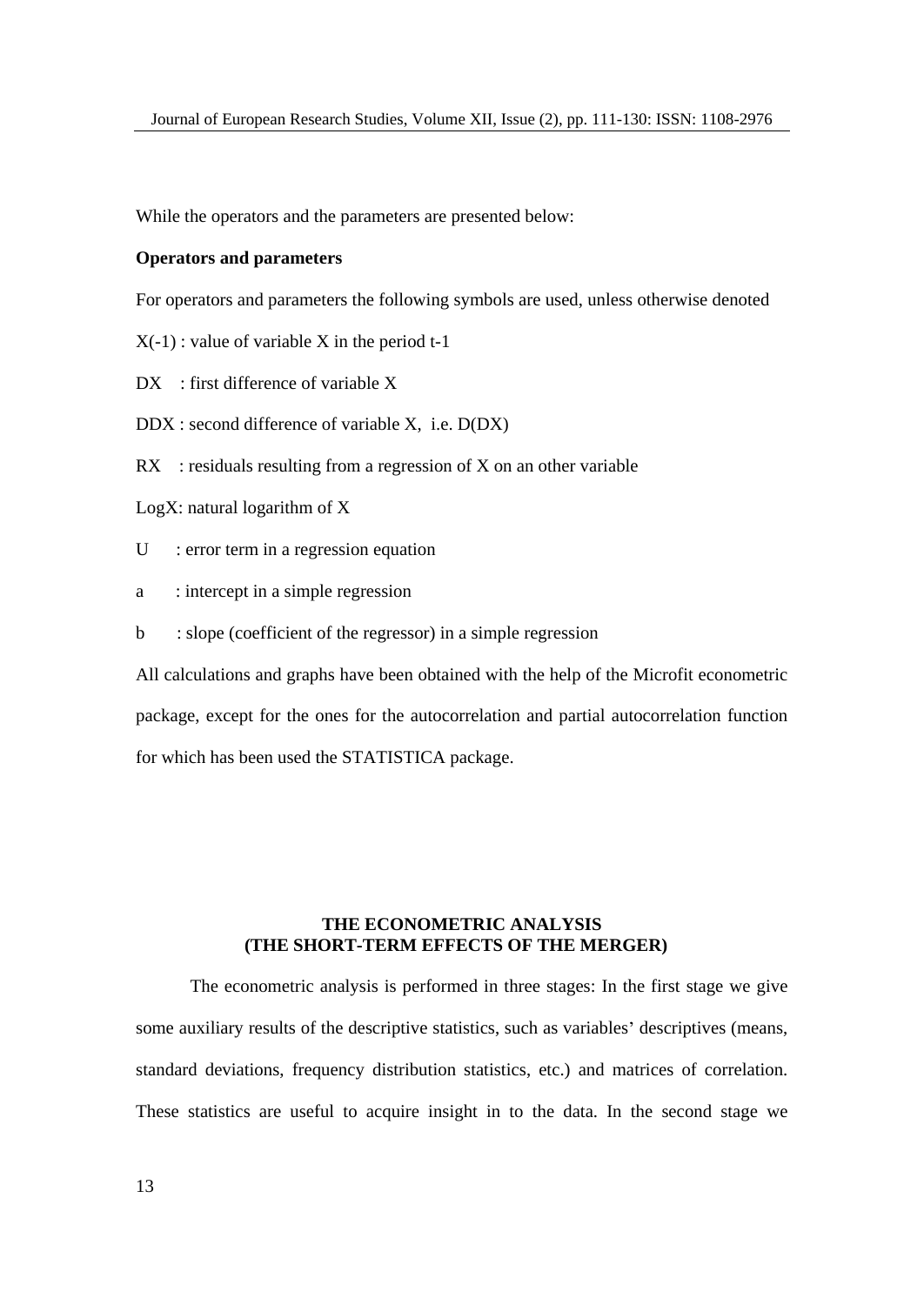investigate the autocorrelation functions, the partial autocorrelation functions, the existence of unit roots and the GARCH effects in the time series. Finally, in the third stage, we apply the CAPM model in the case of the stocks of the IONIKI-LAIKI and ALPHA banks.

#### **Time graphs of the stocks**

The graph 1 exhibits the course of the price of stocks of IL and P banks before the merger and the stock of the resulted bank A after the merger. The graph exhibits that the two time series cannot be stationary. They look rather like random walks. However, this is not disappointed for the regressions, since a random walk becomes a stationary time series (white noise) by differencing the time series. The same behaviour exhibits the stock of the resulted bank A: a random walk. Nevertheless, it is amazing the dramatic drop of the stock P, which in one date falls from 121 to 59 units. It is not easy to clarify if this drop resulted from the merger's rumours in the market or out of any other reasons. In any case this aberrant value causes a lot of inconvenience in the estimation of the beta risk coefficient in the CAPM regression, as we shall see further down in our analysis. Graph 2 shows the course of the all-stocks index during the whole investigation period. This time series also exhibits the characteristics of a random walk.

On the other hand, tables 2 and 3 reveal the descriptivestatistics and the correlation matrices before and after the merger respectively. Comparing the statistics for the two stocks in the pre-merger period (table 2) we realise that the stocks exhibit quite different profile in almost all statistics. First of all, as far as the means, maximum and minimum values are concecued, this dissimilarity was rather expected, since the two stocks are not of the same level of productivity and economic performance. However, it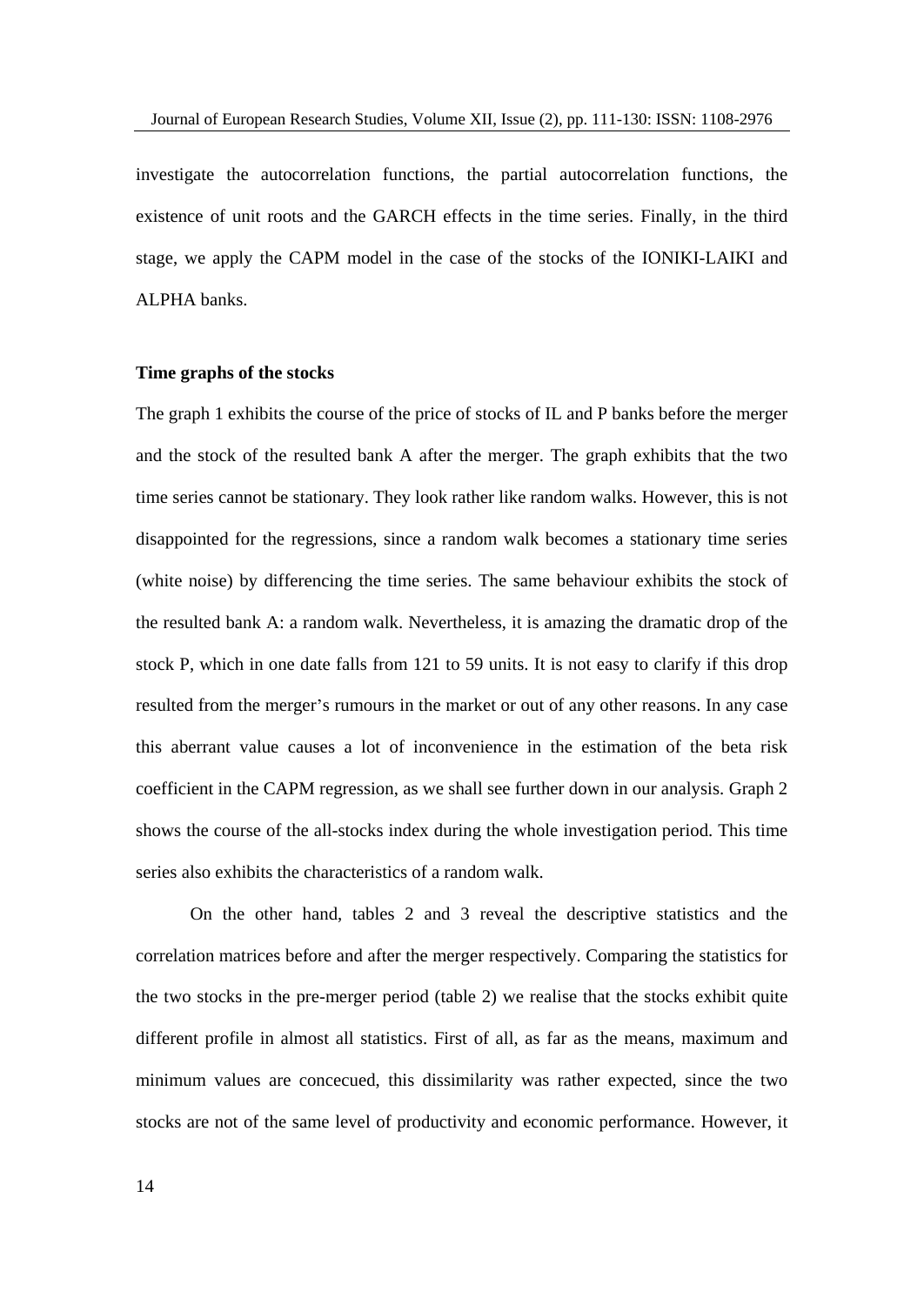is interesting that the statistics, which relate to the frequency distribution of the variables, i.e. standard deviation, skewness and kurtosis, exhibit also high dissimilarity. This implies different frequency distribution and therefore different behaviour of the two stocks. Considering the correlations in the correlation matrix (table 2) we note that the correlation between the two stocks is rather poor, while the correlations of these stocks with the All-Stocks Index are quite unequal: 0.14630 for the IL stock and -0.52620 for the P stock. It might be the aberrant value of P stock, which causes this difference. However, after the merger the correlation of the new stock A with the All-Share Index is substantially improving reaching the level of 0.83065 (table 3).

# **Autocorrelation and partial autocorrelation analysis, tests for unit roots and GARCH effects**

In this section it is checked whether the time series are stationary. The reason for this investigation is that the optimal field of the GARCH analysis is the stationary time series. We consider here the term stationary, under its weak definition, i.e. constant mean and autocovariance (autocorrelation) function depending not on the time but only on the difference between two time instances  $t_2 - t_1$ . While it is well known that dealing with observed time series (which is only one realisation of the stochastic process), you can never be sure whether the time series is stationary or not, however, the shape of the time series and the shape of the autocorrelation function in the time domain or in the frequency domain can give some evidence on the nature of the time series. cy domain can give some evidence on the nature of the time series.<br>Thus, we consider all time series in our study, for both stocks, as stationary

following the autoregressive scheme of first order  $AR(1)$ :

$$
X_t = a + bX_{t-1} + U_t \t t = 1, 2, \dots, N \t (1)
$$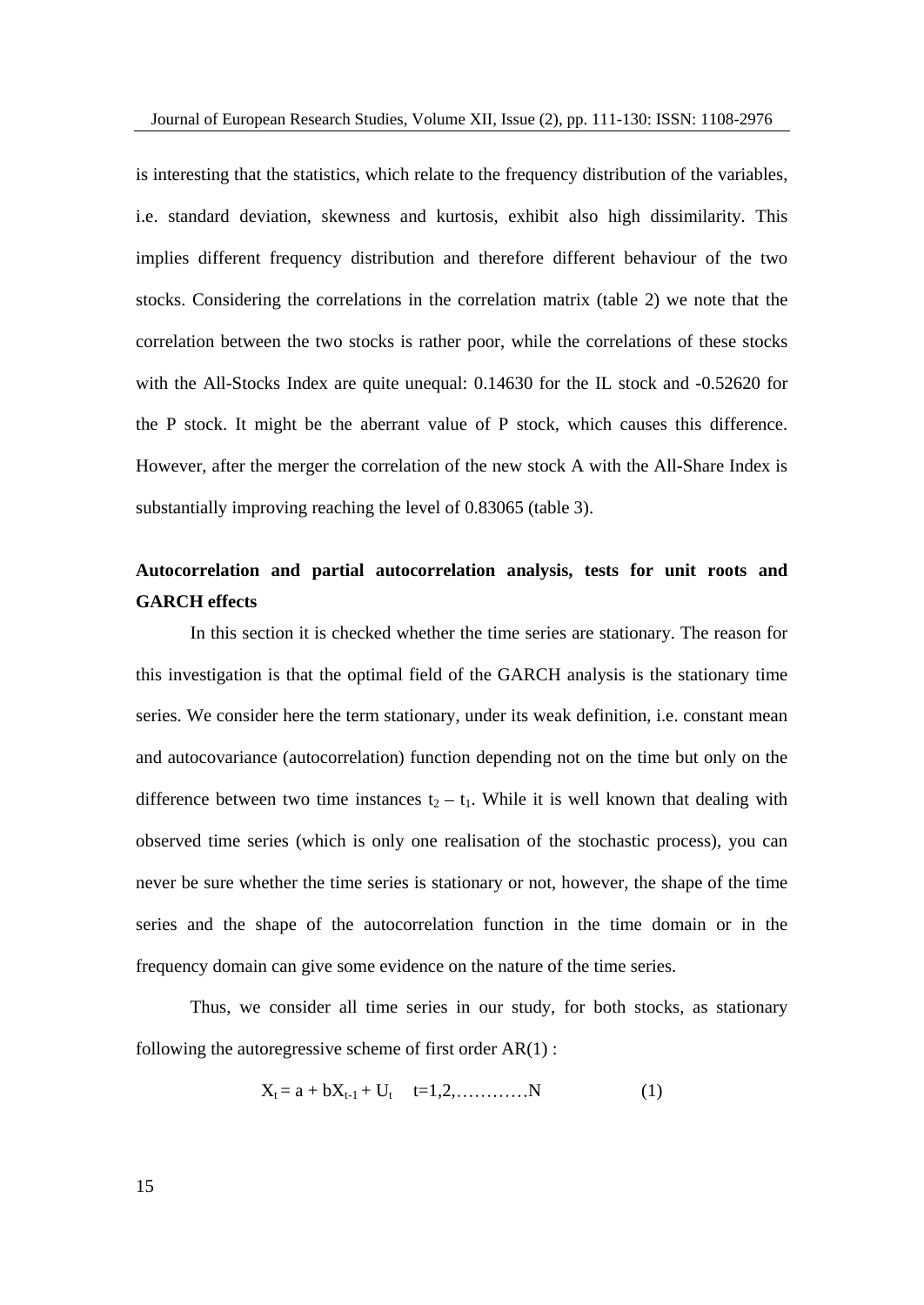Where,

N : length of the time series.

 $X_t$ : the value of the stochastic variable in time t.

b : a constant between -1 and 1 (the a-coefficient of the  $AR(1)$  scheme).

a : constant (intercept).

 $U_t$ : random error term in time t with zero mean, constant variance and uncorrelated with all its previous  $u$ 's.

The choice of the model's order resulted from a procedure of trial and error: we first applied the simple regression in model (1) with satisfactory results concerning the significance of the coefficient a of the variable  $X_{t-1}$ , considered as the explanatory variable. For the autoregressive scheme we have limited us to order 1 since the application of models of higher orders, with the help of the Aikake's information criteria (AIC), gave no substantially better results. Therefore, for simplicity reasons the AR(1) scheme was adopted.

To test for the existence of unit root in the time series we difference the variable X and proceed to the ordinary least squares regression

$$
DX_{t-1}+DX_{t-1}+U_t \hspace{2cm} (2)
$$

Testing the significance of b, if the test leads to the acceptance of the null hypothesis *H0*:  $b=0$ , then X is a random walk (with drift if a is significant). If the test rejects the null hypothesis, we accept the alternative hypothesis  $H_1$ : b<0 (X is autoregressive scheme of order  $1 AR(1)$ ).

To examine the presence of GARCH effect we test the residuals U in the following model: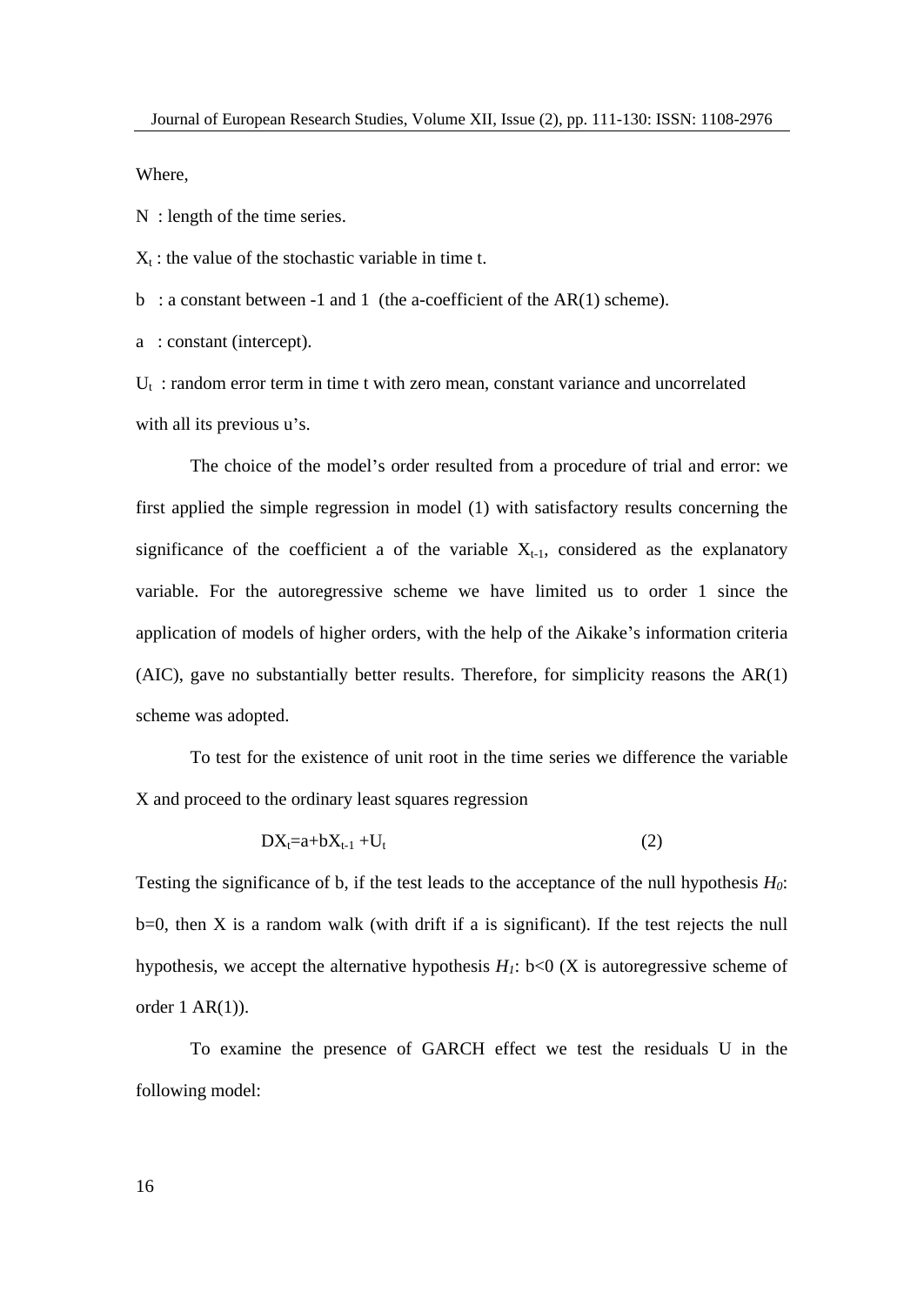$$
RUt=a+bRUt \t\t(3)
$$

Testing the significance of b, if the test leads to acceptance of the null hypothesis  $H_0$ : b=0, then the residuals U contain GARCH effect. If the test rejects the null hypothesis,<br>we accept the alternative hypothesis  $H_1$ : b is not 0, therefore, the residual include GARCH effect GARCH $(p,q)$ . Table 4 shows the summary results of the autocorrelation analysis, the unit root tests and the GARCH effect test<sup>4</sup>. We can clearly see that Pisteos' bank time series is not stationary (even the LOGP) and moreover, the GARCH effect in the residuals is not accessible to be tested. On the other hand, the new bank, Alpha bank, provides a smoother time series.

### **The Regressions**

The purpose of the regression analysis is to estimate the beta-risk coefficient of the stocks before and after the merger. However, a serious problem arises for the P stock: while the rest of the stocks and the all-stocks index become stationary after differencing the P stock remains non-stationary, not even trend-stationary. Differencing of higher order or log-transformations failed to give plausible results. However, since we cannot leave the stock out of investigation, we estimate twice its beta-risk coefficient using in the first regression the values obtained by differencing the initial values and in the second the differenced values after log-transformation. We adopt as more valid the second regression, not because it results to a higher adjusted coefficient of determination but because the log-transformation smoothens the aberrant values in the time series.

<sup>&</sup>lt;sup>4</sup> (The detailed results of the autocorrelation analysis, the unit root tests and the GARCH effect test are not presented here but are available upon request).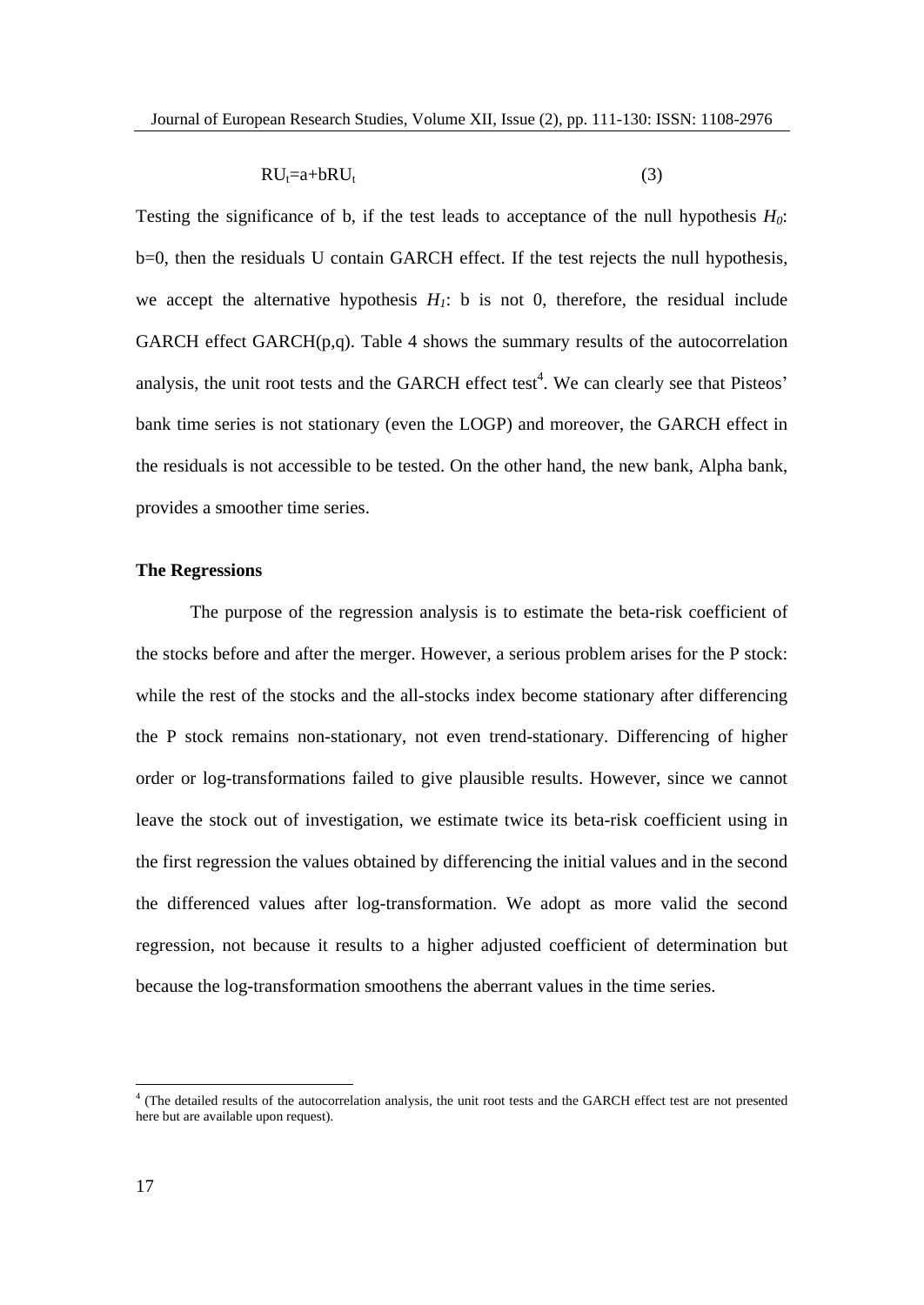For easy reference we summarize the regressions results in the following table 5. The indication 'significant' means significant t-ratio value at level of significance 5% for the intercept and the beta-risk coefficient and significant value of the F-test at level of significance 5% for both parameters.

Studying the table 5 we can infer the following remarks: All the intercepts are not significant. This result could probably be explained that the stocks move up and down more of less proportionally following in the long term the course of the all-stocks-index. However, this is an assumption, which is many times disproved. The F-test rejects for all stocks the hypothesis that both parameters in the models are zero. Here again we can advance as explanation that the stocks follow the all-stocks index. The adjusted coefficient of determination for all regressions takes in poor values. However, taking into consideration the nature of time series under investigation and the small number of the variables involved in each models, the resulted values of the coefficient of determination seems to be satisfactory. The beta-risk coefficients for IONIKI-LAIKI bank and PISTEOS bank before merger are 0.015202 and 0.0004326, accordingly. These values are both significant, positive and less than 1, indicating that the movements of the stocks followed the movement of the all-stocks index in the same direction, but they exhibited less specific risk than the rest of the stocks- although in different degree.

After the merger, the beta-risk value of the resulted ALPHA bank, takes in the value 0.011451, which is a reconciliation of the beta-risks coefficients before merger.<br>This fact could be interpreted as a balancing of the expectations of the different groups of the stockholders of the banks in question.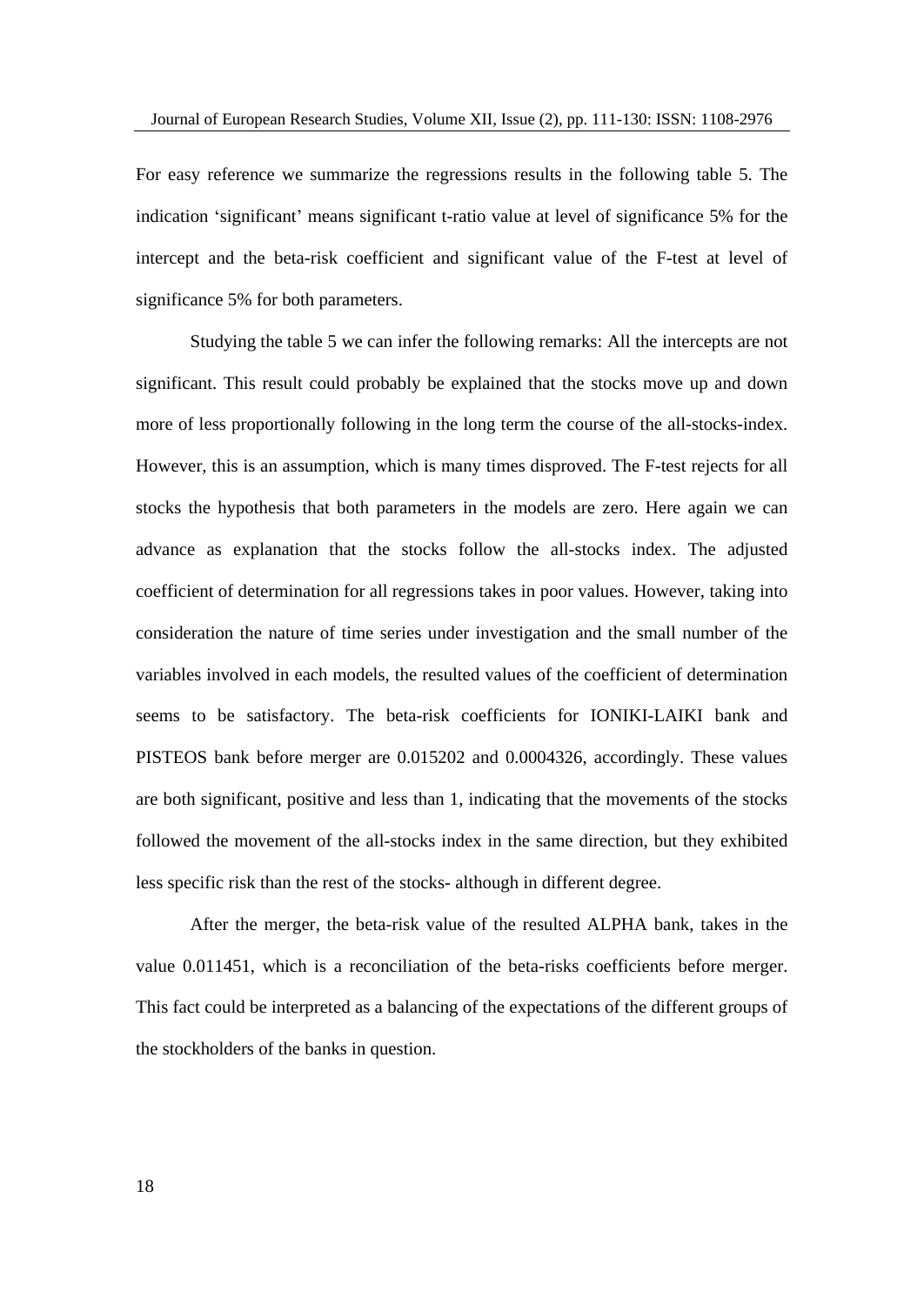### **THE LONG-TERM EFFECTS OF THE MERGER**

The second part of our study analyses the long-term effects of the merger. For this end we proceed to the analysis of the performance of the resulted Aplha bank in the years 1999 (year of merger) through end 2003 studying its financial statements. We perform the analysis with the help of financial ratios. While there are several performance ratios pertaining to all activities of the economic units and, hence, a problem is coming up which ratios should be used out of the large number of the index numbers, we limit our study of the ones, which relate to (a) solvency, (b) profitability and (c) managerial efficiency (slightly tailored for the description of the activity and of the Profit and Loss statements of the financial institutions). The indices chosen are the following:

### **Solvency Analysis**

We separate the solvency analysis into long-term and short-term. Long term solvency analysis is examined through the ratio:

Long-term debt / (Long-term debt + equity) 
$$
(4)
$$

While for short term solvency analysis we examine two ratios:

| $-1$ . The set of $\mathcal{A}$<br>$\sim$<br>. .<br>Current assets<br>Curren <sup>*</sup><br>t Iiabilities |  |  |
|------------------------------------------------------------------------------------------------------------|--|--|
|                                                                                                            |  |  |

| $\sim$<br>.<br>Ouick assets<br>Current Inabilities<br>(b) |  |
|-----------------------------------------------------------|--|
|-----------------------------------------------------------|--|

### **Profitability Analysis**

Two ratios have been used to examine the profitability. They are the following:

| Gross profit / (Total assets-Current liabilities) |     |  |
|---------------------------------------------------|-----|--|
| Gross profit / Net loans                          | ιo. |  |

### While for the **Managerial Efficiency Analysis** we study the ratio: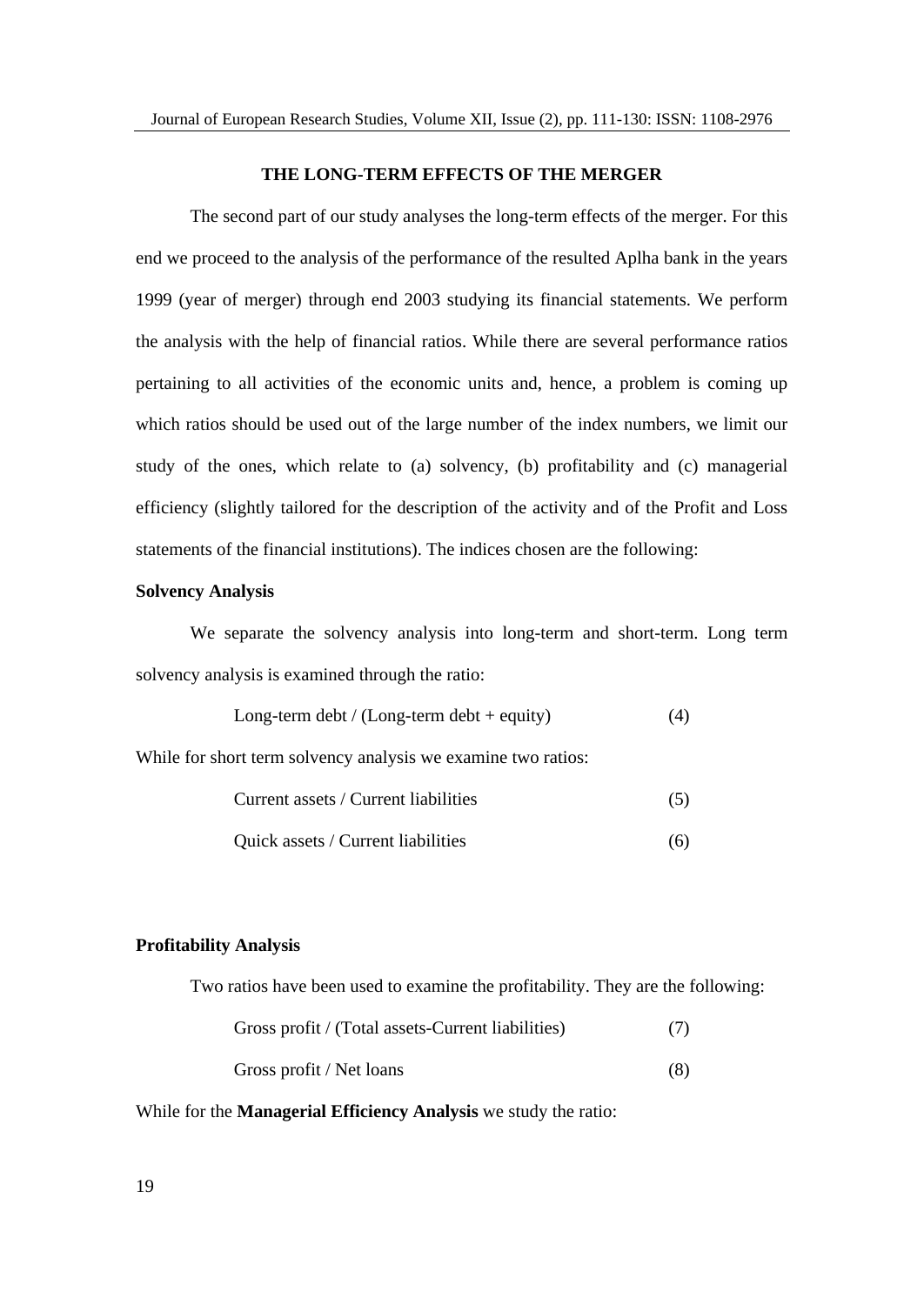Gross profit / Equity (9)

### **The Banking industry statistics**

The financial ratios are of poor informational content value if they are considered in isolation of time and of the industry in which they belong, because one cannot proceed to reliable comparisons. To meet this requirement we supply the evolution of the financial ratios of ALPHA bank covering five years after the merger and the statistic relating to the whole banking industry, such as industry concentration ratio (stake of the market of the 25% bigger banks) and the mean, the standard deviation and the variation of the ratios under investigation for the whole industry. These statistics cover the same period of time, 1999 through 2003.

### **ALPHA bank financial ratios and banking industry s statistics**

Table 6 exhibits the financial ratios of ALPHA bank used in the analysis. Table 7 reveals the banking industry statistics. We have processed the original data, which consist of balance sheets and profit and loss accounts of the banking industry, as a side exercise. All figures in the tables are in percentages.

We comment jointly the tables 6 and 7, since the interpretation of the ALPHA bank's performance is considered in comparison with the performance of the whole banking industry.

**Long-tern solvency**: The value of this ratio is rather high (maximum value 94.88 %), indicating a small portion of equity in the long-term debt. This is seemingly a sign of weakness of the Greek banks but we think that in principle the banks- as any other firm have to borrow as much as they can, taking into consideration insolvency matters as well.<br>In order to appraise if the volume of long-term debt is high or small we have to know the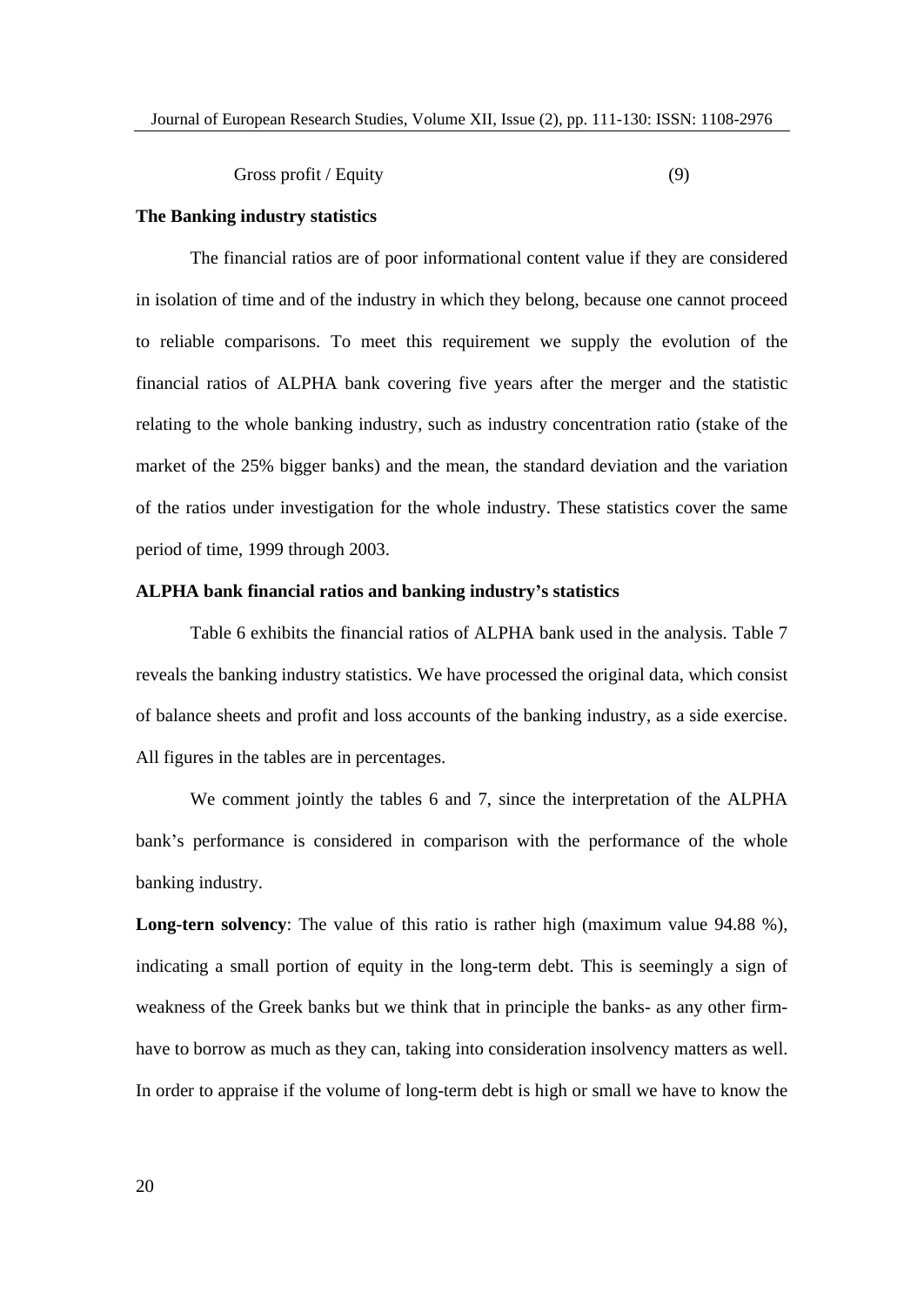intended use of the debt. If the debt is to finance investments, then there is nothing wrong with high levels of debt. And this is the case for the Greek financial institutions as is demonstrated by its spectacular expansion in the last fifteen years. However, the ratio exhibits a clear tendency to decline year by year. The same falling tendency is exhibited by the mean solvency ratio of the industry. The standard deviation is not substantially changed indicating that no major change has happened in the structure of the long-term solvency during the years under consideration. However, the ever-increasing value of the variation statistic shows diversification tendency of this ratio. The ALPHA bank follows very closely the course of this ratio at the industry level.

**Current assets/current liabilities**: The value of this ratio for the industry as a whole indicates that the Greek financial institutions almost balance their current liabilities with their current assets (in the year 1999 the current assets exceed the current liabilities). This is a clearly good sign indicating that the sector does not face short-term liquidity difficulties. Nevertheless, the high values of the variation statistic indicate that not all banks are equally able to face their short-term liquidity requirements. The ALPHA bank ratio, however, is substantially lower than that of the industry's average.

**Quick assets/current liabilities**: This ratio exhibits a rather small value indicating shortterm liquidity shortages. But this does not seem to be a serious problems for the Greek financial institutions, since the banks have means to easily borrow money using commercial paper or by reducing the discount rate or eventually by borrowing from the central bank. As the variation measure indicates, there exists a rather high diversification of this ratio. The ALPHA bank's ratio is on average higher than that of the industry's average.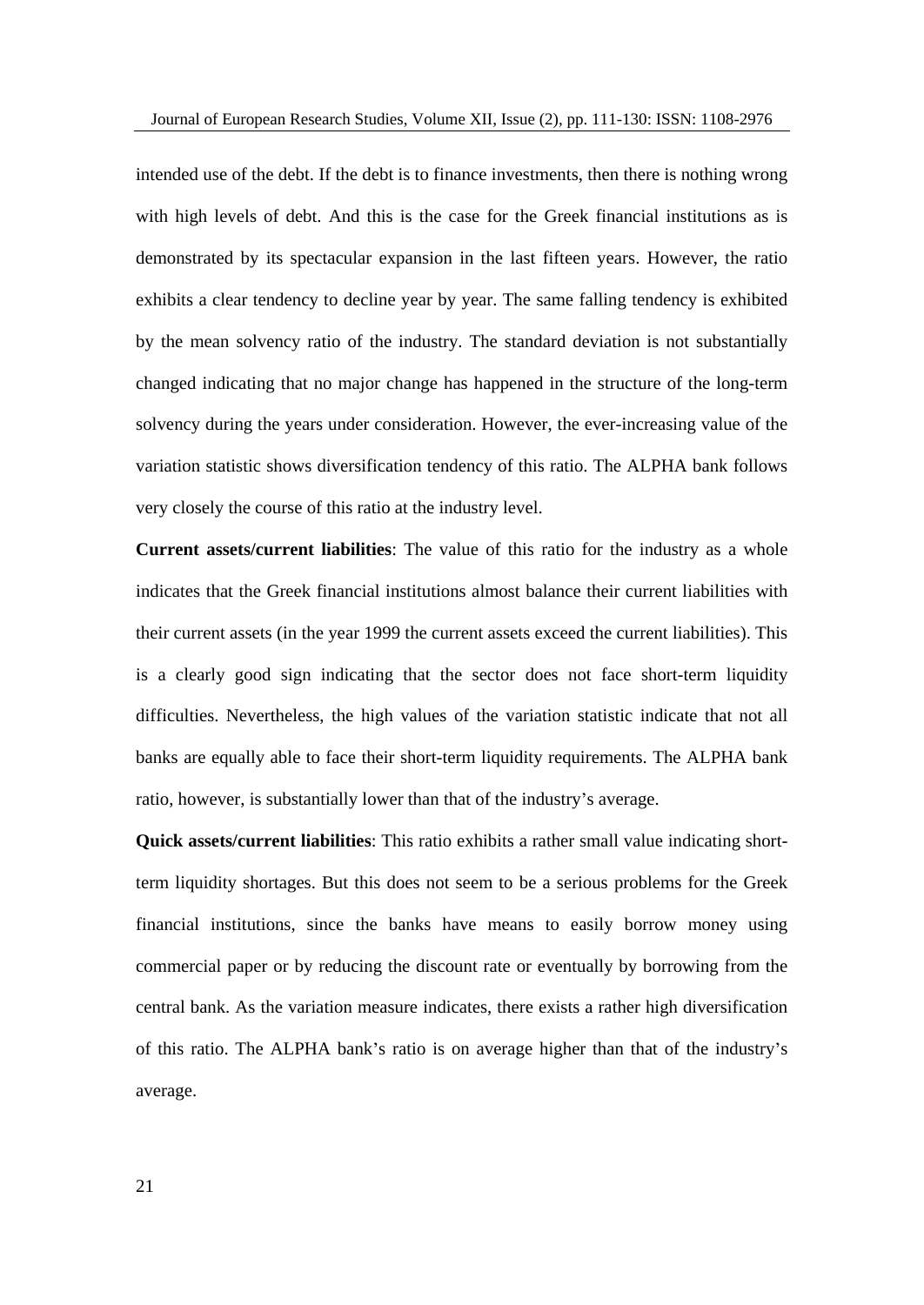**Gross profit / net capital employed**: This ratio is an important indicator of the capacity of the financial sector to effectively use its overall long-term resources, in other words it is a good indication of the performance of the Greek financial institutions. From this point of view the results seem to be rather poor for the ALPHA bank in relation to the industry's average. However, the ratio seems to improve in the last examining year of 2003.

**Gross profit/net loans**: Although this ratio is not improving for ALPHA bank, it is still higher than that of the industry's average. We underline the considerable size of the variation measure for the branch, while for the ALPHA bank is more or less stable. The strong variation of this ratio in the industry for the years 1999 through 2004 indicates a strong differentiation of the competence of the Greek banking organizations.

Gross profit/equity: Again, this ratio is substantially superior over that of the industry's average and exhibits moderate variation in relation to the variation of the ratio in the whole industry.

### **CONCLUSIONS**

The stock performance of the resulted bank is not the decisive factor to appreciate the performance of the bank, since the stock value is many times the result of speculative actions, wrong expectations or simply a game of the fortune. Much more informative for the merger success is the study of the balance sheet and Profit and Loss accounts. Of course, the comparison of these ratios is of relative value, since not all companies define the accounts from which the ratios were obtained in exactly the same way. However, performance of ALPHA bank seems to expose in the five years, which followed the merger positive and negative aspects in relation to the bank itself and to the rest of the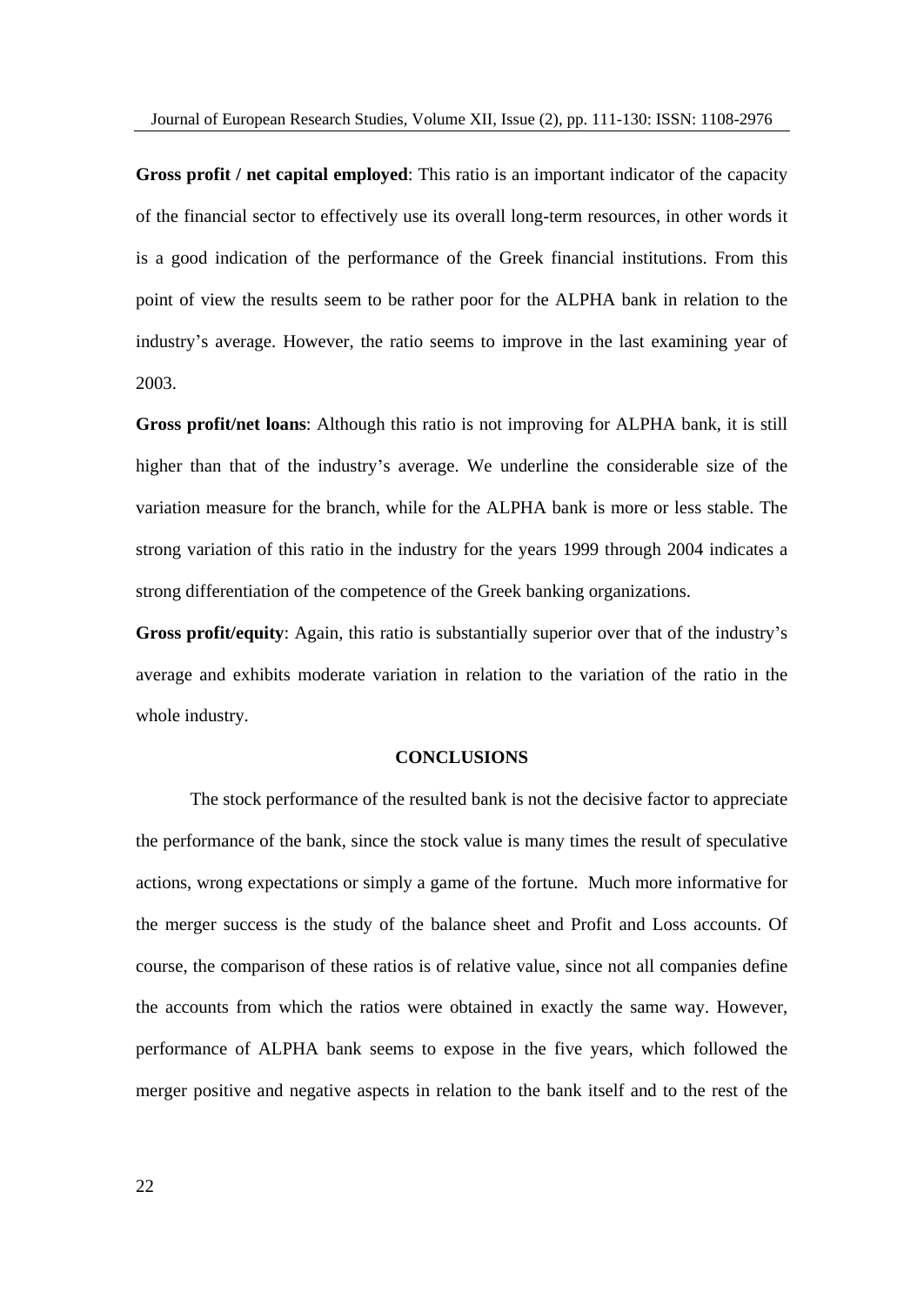banking industry: on the one hand the exploitation of theworking capital of ALPHA bank was subject to bigger variation and was much less than that of the whole industry (which in turn exhibited much variation), while, on the other hand, the bank obtained better profitability ratios in comparison to the average of the whole industry. These results indicate that ALPHA bank is not only profitable but also quite competitive within the industry.

### **BIBLIOGRAPHY**

Agrawal, A., F. Jaffe and G. N. Mandelker, 1992, "The post-merger performance of acquiring firms: a re-examination of an anomaly", Journal of Finance 47, no. 4, 1605–21. Beitel, P. and D. Schiereck, 2001, "Value creation at the ongoing consolidation of the European banking market", Working paper 05/01, December 5-7, 2001.

Beitel, P., D. Schiereck and Wahrengoug, 2002, "Explaining the M&A success in European bank mergers and acquisitions", Institute for Mergers and Acquisitions (IMA).

Brailsford, T., R. Faff and B. Oliver, 1997, "Research design issues in the estimation of beta" (McGraw-Hill, series in advanced finance).

Brealey, R. A. and S. C. Myers, 2003, "Principles of Corporate Finance" (New York, McGraw-Hill).

Brigham, F. E. 1986, "Fundamentals of Financial Management" (Chicago, The Dryden Press).<br>Capron, L., 1999, "The long-term performance of horizontal acquisition", Strategic

Management Journal 20, no.11, 987-1018.

Cybo-Ottone, A. and M. Murgia, 2000, "Mergers and shareholder wealth in European banking", Journal of Banking and Finance  $24$ ,  $831 - 859$ .

23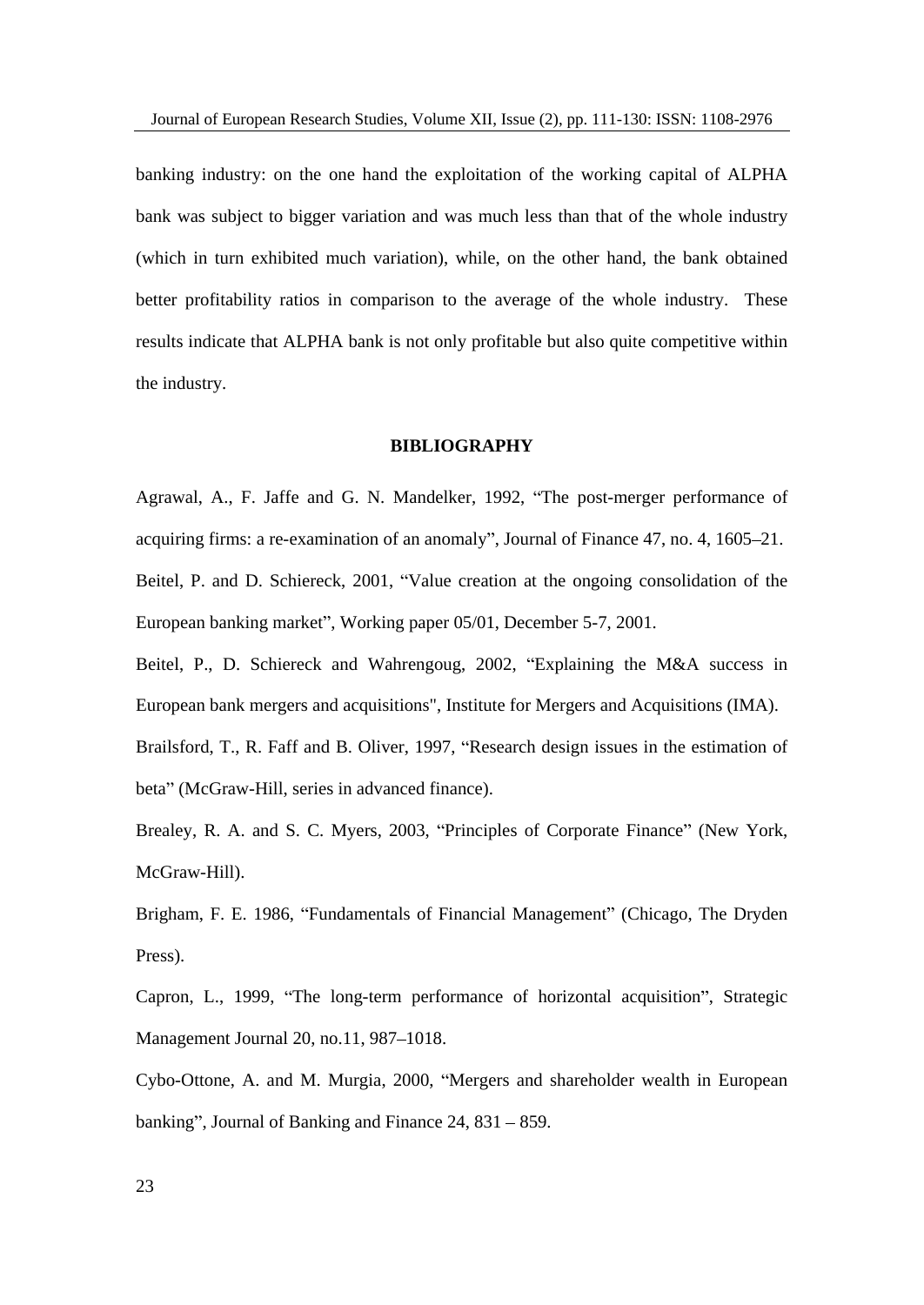Diaz, B. D., M.G. Olalla and S.S. Azofra, 2004, "Bank acquisitions and performance: evidence from a panel of European credit entities", Journal of Economics and Business 56, no. 5, 377-404.

Dunis C. and T. Klein, 2005, "Analysing mergers and acquisitions in European financial services: An application of real options", The European Journal of Finance 11, no. 4,<br>339-355.

Hayward, M. L. and D. C. Hambrick, 1997, "Explaining the premiums paid for large acquisitions: evidence of CEO hubris", Administrative Science Ouarterly 42, no. 1, 103– 7.

Huizinga, H. P., J. H. M. Nelissen and R. Vander Vennet, 2001, "Efficiency Effects of Bank Mergers and Acquisitions in Europe", Discussion Paper 088/03, Tinbergen Institute, Amsterdam.

Johnston, J. and J. Dinardo, 1997, "Econometric Methods" (McGraw Hill, New York).<br>Lepetit, L., S. Patry and P. Rous, 2004, "Diversification versus specialization: an event study of M&As in the European banking industry", Applied Financial Economics 14, no. 9, 663-669.

Lintner, J., 1965, "The valuation of risk assets and the selection of risky investments in stock portfolios and capital budgets", Review of Economics and Statistics 47, 13-37 Mueller, D. C., 1980, "The determinants and effects of mergers" (Mass. Oelgerschlager, Gunn and Hain, Cambridge).

Ravenscraft, D. J. and F. M. Scherer, 1987, "Mergers, sell-offs, and economic efficiency" (The Brooking Institution, Washington, D.C.).

Seth, A. 1990), "Value creation in acquisitions: a reexamination of performance issues" Strategic Management Journal 11, no. 2, 99–115.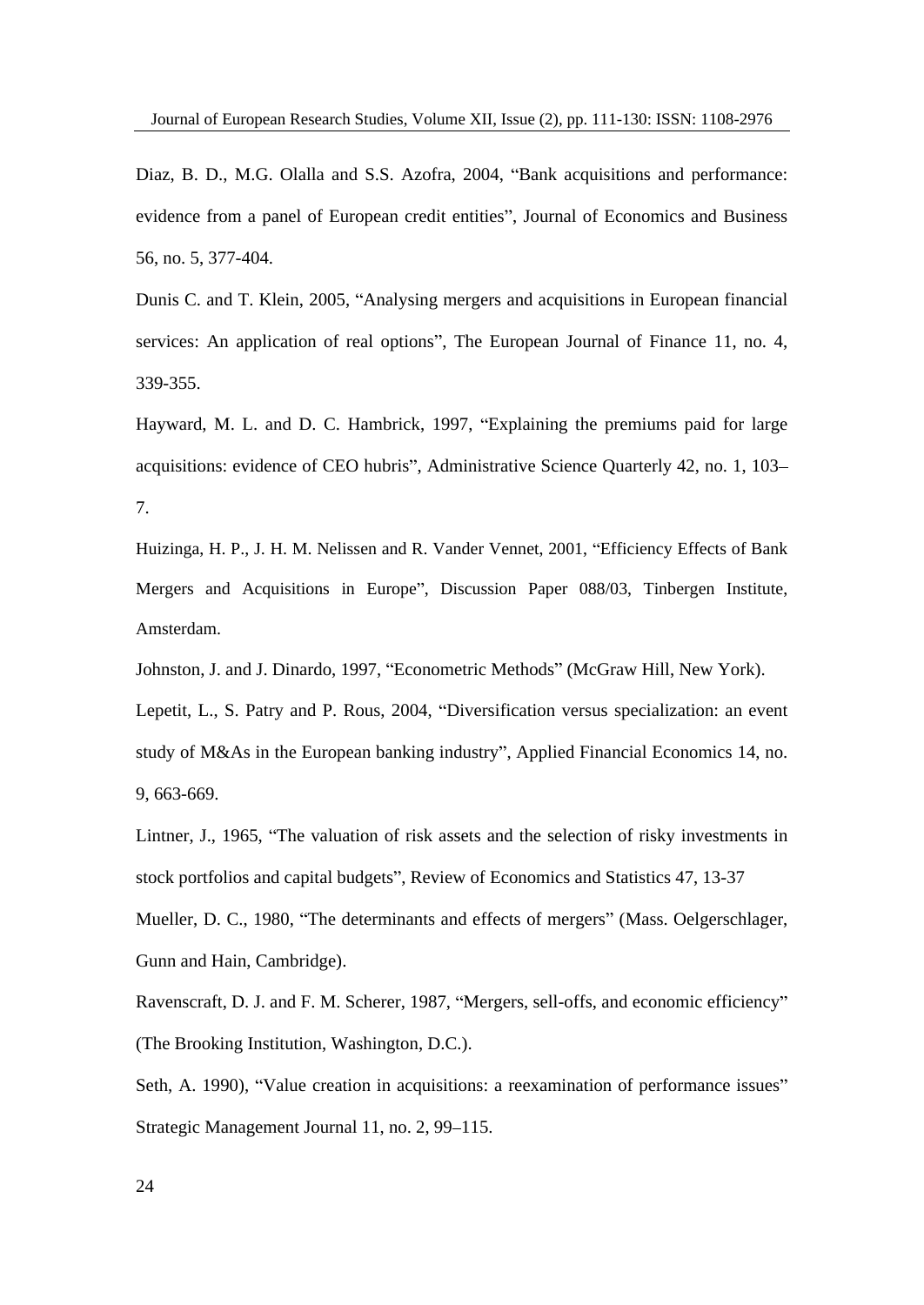Šević,  $\check{Z}$ ., 1999, "Restructuring banks in central and eastern European countries as a part of macroeconomic changes towards market-oriented economy", BCPPRS and Čigoja Štampa, Belgrade.

Sharpe, W. F., 1963, "A simplified model for portfolio analysis", Management Science 9, no. 2, 277-293.

Vander Vennet R., 1996, "The effect of mergers and acquisitions on the efficiency and profitability of EC credit institutions", Journal of Banking and Finance 20, no. 9, 1531-1558.

### **Data sources**

<http://www.tradeport.org/> <http://www.state.gov/> Athens Stock Exchange NAFTEMPORIKI: Financial statistics.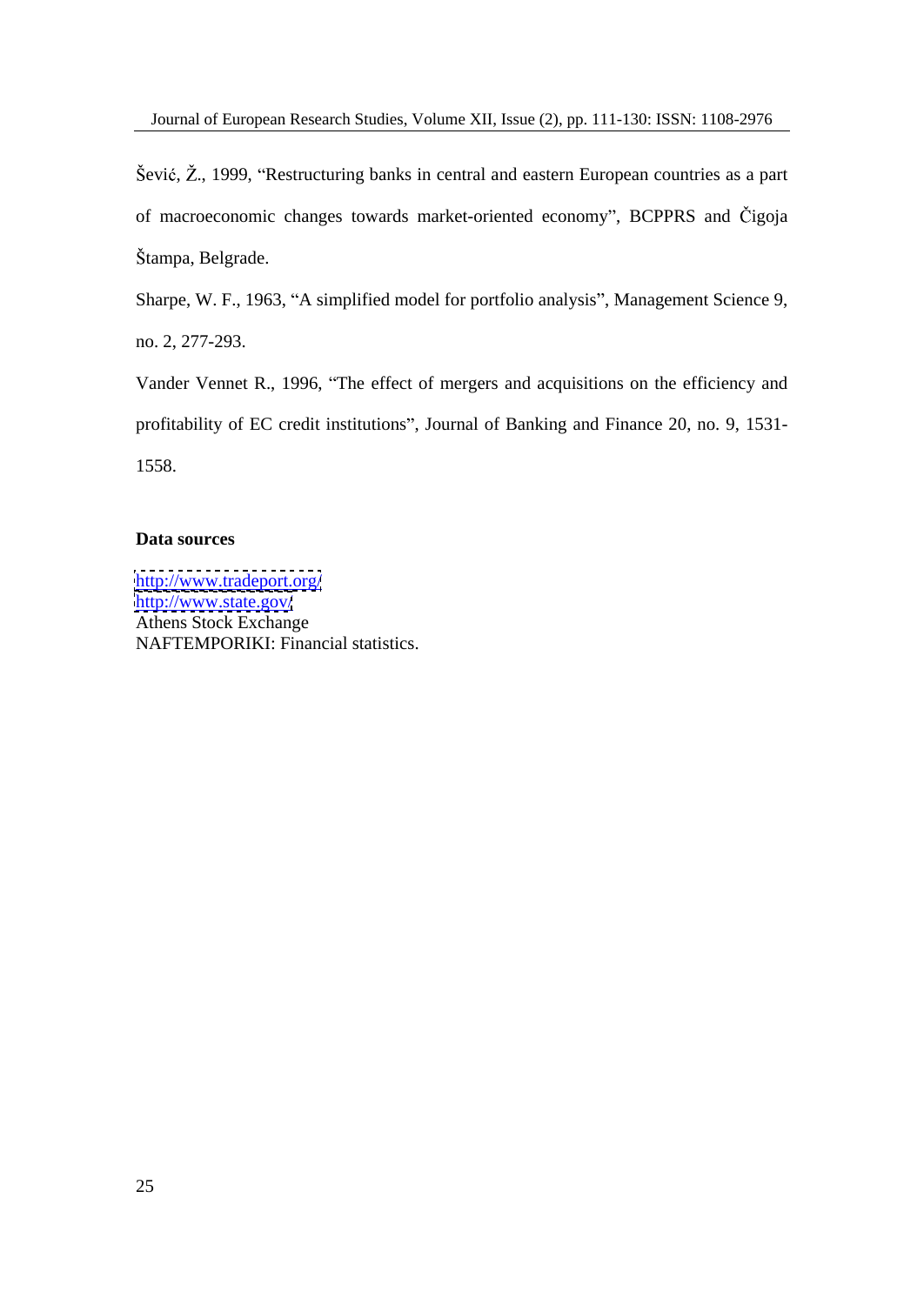## **List of tables and graphs**

| Alpha Bank Group | Ionian and Popular Bank          | Merger-Acquisition<br>(1999) |
|------------------|----------------------------------|------------------------------|
| <b>EFG Group</b> | Ergobank                         | <b>Merger</b> (2000)         |
|                  | Interbank                        | Absorption (1996)            |
|                  | Athinon                          | Absorption (1998)            |
|                  | $\triangleright$ Cretabank       | Absorption (1998)            |
|                  | Interbank                        | Absorption (1996)            |
|                  | $\triangleright$ Credit-Lyonais  | Absorption (1997)            |
| Piraeus Bank     | Macedonia-Trace Thrace           | Absorption (1998)            |
|                  | Xios Bank                        | Absorption (1998)            |
|                  | $\triangleright$ Chase Manhattan | Absorption (1997)            |
|                  | NationalWestminster              | Absorption (1998)            |
|                  | Bank                             |                              |
| Egnatia          | <b>Central Bank of Greece</b>    | Absorption (1998)            |

**Table 1:** Mergers and acquisitions in the Greek banking sector

(Source:<http://www.tradeport.org/> )

**Graph 1:** Stock price movements of the IL, P banks before and after the merger, and of A bank (the resulted new bank) after the merger.

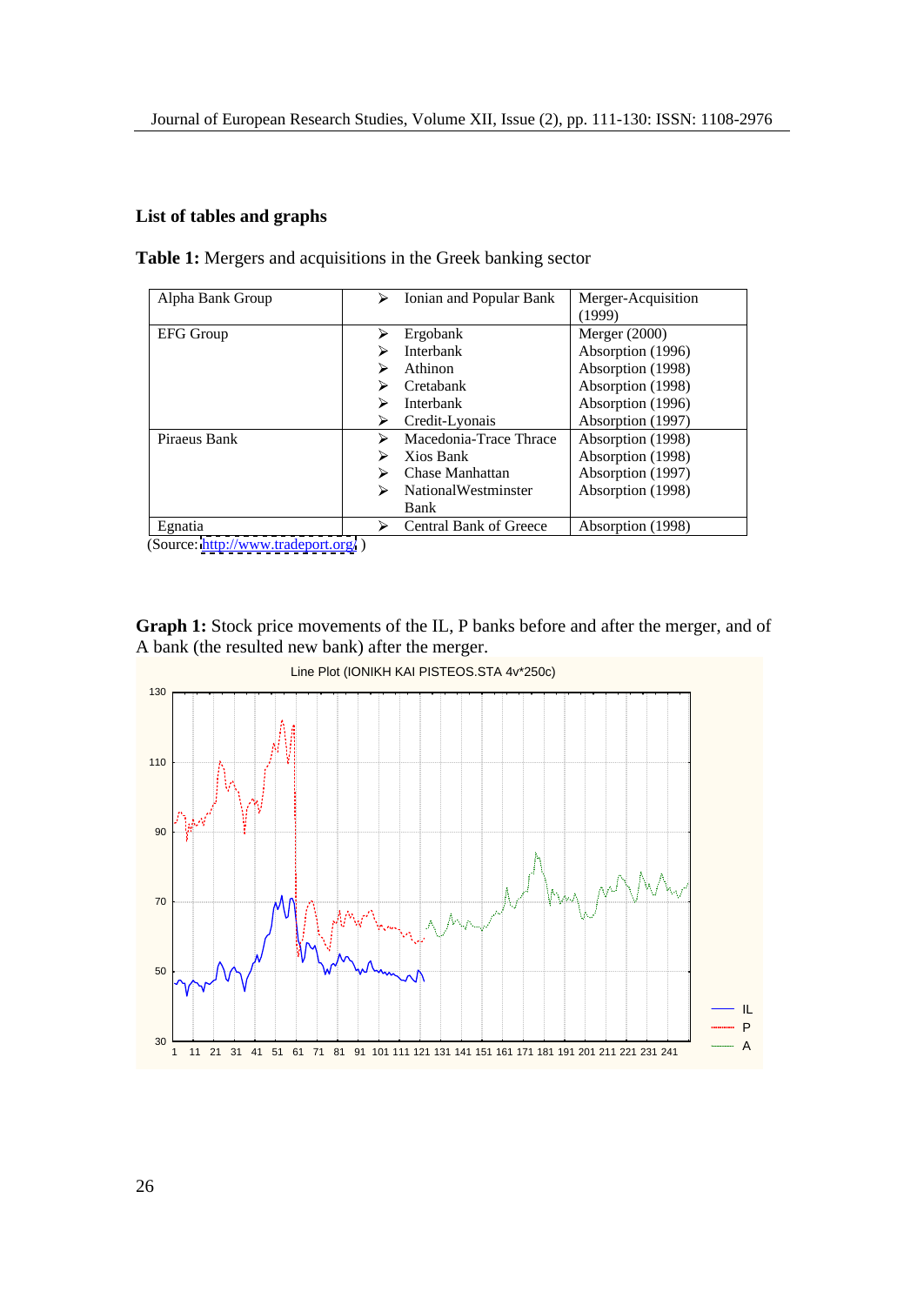

**Graph 2:** The course of the all-stocks index during the whole investigation period. ALL-STOCK INDEX

**Table 2:** Descriptive and Correlation Matrices before merger

| Sample period 1 to 122<br>Variable(s)            | -IL       |            | $\mathbf G$ |
|--------------------------------------------------|-----------|------------|-------------|
| Maximum                                          | 71.9000   | 122.3000   | 4206.8      |
| Minimum                                          | 42.9700   | 54.2900    | 2798.2      |
| Mean                                             | 52.4234   | 81.7002    | 3555.7      |
| Std. Deviation                                   | 6.4766    | 20.7919    | 390.4599    |
| Skewness                                         | 1.4906    | .30941     | $-.0047621$ |
| Kurtosis - 3                                     | 1.5802    | $-1.4566$  | $-1.2268$   |
| Coef of Variation                                | .12354    | .25449     | .10981      |
|                                                  |           |            |             |
| <b>Estimated Correlation Matrix of Variables</b> |           |            |             |
|                                                  |           |            |             |
| $_{\rm IL}$                                      |           |            |             |
| 1.0000 .39073 .14630<br>IL                       |           |            |             |
| .39073  1.0000  -.52620                          |           |            |             |
| .14630 -.52620 1.0000<br>G                       |           |            |             |
|                                                  |           |            |             |
|                                                  |           |            |             |
| Sample period 2 to 122                           |           |            |             |
| Variable(s)                                      | DIL       | DP         | DG          |
| Maximum                                          | 5.1200    | 7.8500     | 235.4600    |
| Minimum                                          | $-5.5600$ | $-62.0100$ | -254.9800   |
| Mean                                             | .0048760  | $-.27306$  | 9.1765      |
| Std. Deviation                                   | 1.8926    | 6.2761     | 85.5773     |
| Skewness                                         | .0045192  | $-7.9078$  | $-.062100$  |
|                                                  |           |            |             |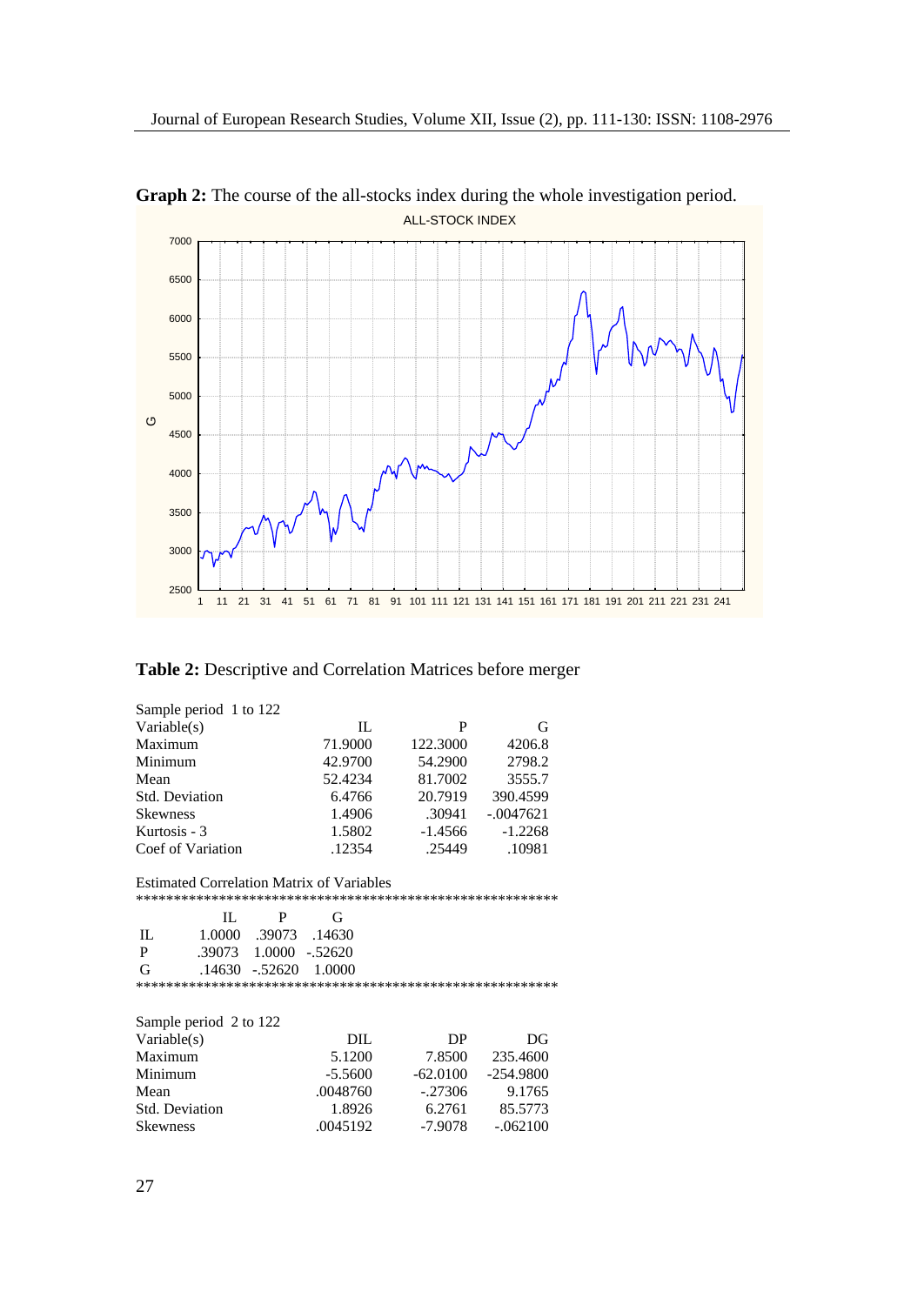| Kurtosis - 3                                     | .75635                 | 75.8136 | .59273 |
|--------------------------------------------------|------------------------|---------|--------|
| Coef of Variation                                | 388.1366               | 22.9845 | 9.3257 |
|                                                  |                        |         |        |
|                                                  |                        |         |        |
| <b>Estimated Correlation Matrix of Variables</b> |                        |         |        |
|                                                  |                        |         |        |
| DIL                                              | DP<br>DG               |         |        |
| $\rm DIL$                                        | 1.0000 .54005 .68741   |         |        |
| DP                                               | .54005  1.0000  .47364 |         |        |
| DG                                               | .68741 .47364 1.0000   |         |        |
|                                                  |                        |         |        |

# **Table 3:** Descriptive and Correlation Matrices after merger

| Sample period 123 to 250<br>Variable(s) |           |           |
|-----------------------------------------|-----------|-----------|
| Maximum                                 | 84.2400   | 6355.0    |
| Minimum                                 | 59.8700   | 4124.8    |
| Mean                                    | 70.1353   | 5252.2    |
| Std. Deviation                          | 5.4023    | 584.0117  |
| Skewness                                | .018917   | $-.37616$ |
| Kurtosis - 3                            | $-.69524$ | $-.95021$ |
| Coef of Variation                       | .077027   | .11119    |
|                                         |           |           |

### Estimated Correlation Matrix of Variables

\*\*\*\*\*\*\*\*\*\*\*\*\*\*\*\*\*\*\*\*\*\*\*\*\*\*\*\*\*\*\*\*\*\*\*\*\*\*\*\*\*\*\*\*\*\*\*\*\*\*\*\*\*\*\*\*

| 1.0000 .83065<br>2065<br>1.0000<br>$\sim$ $\sim$ $\sim$ |  |  |
|---------------------------------------------------------|--|--|
|                                                         |  |  |
|                                                         |  |  |
|                                                         |  |  |

| Sample period 124 to 250<br>Variable(s) | $\mathbf{DA}$ | $\mathop{\rm DG}$ |
|-----------------------------------------|---------------|-------------------|
| Maximum                                 | 6.2400        | 311.9400          |
| Minimum                                 | $-4.1100$     | $-359.2400$       |
| Mean                                    | .10472        | 11.1047           |
| Std. Deviation                          | 1.8598        | 119.8645          |
| Skewness                                | .56383        | $-.26055$         |
| Kurtosis - 3                            | .60293        | .92765            |
| Coef of Variation                       | 17.7587       | 10.7940           |

Estimated Correlation Matrix of Variables

\*\*\*\*\*\*\*\*\*\*\*\*\*\*\*\*\*\*\*\*\*\*\*\*\*\*\*\*\*\*\*\*\*\*\*\*\*\*\*\*\*\*\*\*\*\*\*\*\*\*\*\*\*\*\*\*

| DG<br>$\mathbf{v}$<br>$\overline{v}$      |  |
|-------------------------------------------|--|
| DA<br>.73804<br>0000                      |  |
| DG<br>1.0000<br>יוחר<br>$\cdot$ , $\cdot$ |  |
|                                           |  |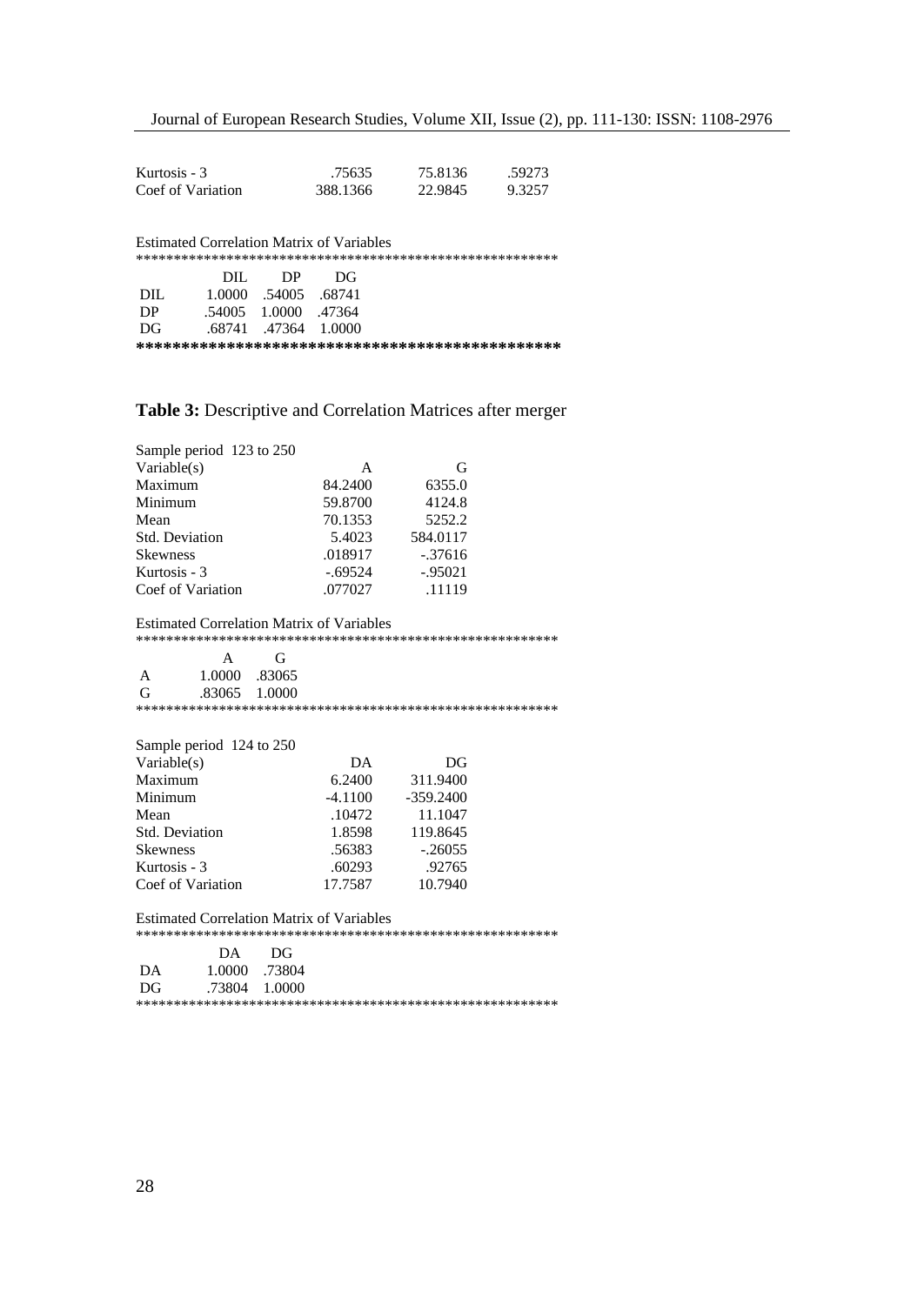### **Table 4:**

Summary results of the autocorrelation analysis and tests for unit root and GARCH effects and the set of the set of the set of the set of the set of the set of the set of the set of the set of the set of the set of the set of the set of the set of the set of the set of the set of the set of the set of t

| $\sum_{i=1}^{n}$     |                              |                  |                            |
|----------------------|------------------------------|------------------|----------------------------|
| <b>Variable</b>      | <b>Likely nature</b>         | <b>Unit Root</b> | <b>GARCH</b> effect in the |
| (Time series)        | of the time                  |                  | residuals                  |
| IL (IONIKI-LAIKI)    | <b>Possibly Stationarity</b> | Yes              |                            |
| P (PISTEOS) LOGP     | Non-Stationarity             | Yes              | Non accessible to be       |
|                      |                              |                  | tested                     |
| A (ALPHA)            | Stationarity                 | No               |                            |
| G (All stocks index) | Non-Stationarity             | Yes              | Y es                       |
|                      |                              |                  |                            |

| Dependent<br>variable | Regressor    | Intercept                                  | Beta-risk<br>coefficient   | Adj. $R^2$ | Value of<br>F-test for both<br>parameters |
|-----------------------|--------------|--------------------------------------------|----------------------------|------------|-------------------------------------------|
| $\rm DIL$             | <b>DLOGP</b> | 0.058914<br>(Not<br>Significant)           | 13.9833<br>(Significant)   | 0.28726    | (Significant)                             |
| DIL                   | DP           | 0.05449<br>(Not<br>Significant)            | 0.16322<br>(Significant)   | 0.28729    | (Significant)                             |
| $\rm DIL$             | DG           | $-0.13463$<br>(Not<br>Significant)         | 0.015202 <br>(Significant) | 0.46810    | (Significant)                             |
| DP                    | DG           | $-0.59181$ (Not   0.034736<br>Significant) | (Significant)              | 0.21782    | (Significant)                             |
| <b>DLOP</b>           | DG           | $-0.0076162$<br>(Not<br>Significant)       | 0.0004326<br>(Significant) | 0.24934    | (Significant)                             |
| DA                    | DG           | $-0.022436$<br>(Not<br>Significant)        | 0.011451<br>(Significant)  |            | $\big  0.54105 \big $ (Significant)       |

# **Table 5:** The regressions results

# **Table 6:** Values of the financial ratios

|      |               | Current     |               |                       |              |               |
|------|---------------|-------------|---------------|-----------------------|--------------|---------------|
|      | Long-         | assets/     | Quick assets/ | Gross profit/         |              |               |
|      | term          | current     | current       | (total assets-current | Gross profit | Gross profit/ |
|      | YEAR solvency | liabilities | liabilities   | liabilities)          | net loans    | equity        |
| 1999 | 94.19         | 85.20       | 55.02         | 0.67                  | 7.19         | 42.49         |
| 2000 | 94.88         | 61.25       | 59.17         | 0.47                  | 6.83         | 43.43         |
| 2001 | 93.05         | 31.55       | 31.45         | 0.42                  | 5.73         | 30.83         |
| 2002 | 91.71         | 51.37       | 47.81         | 0.49                  | 5.41         | 25.81         |
| 2003 | 89.92         | 96.30       | 14.54         | 0.63                  | 5.56         | 24.88         |